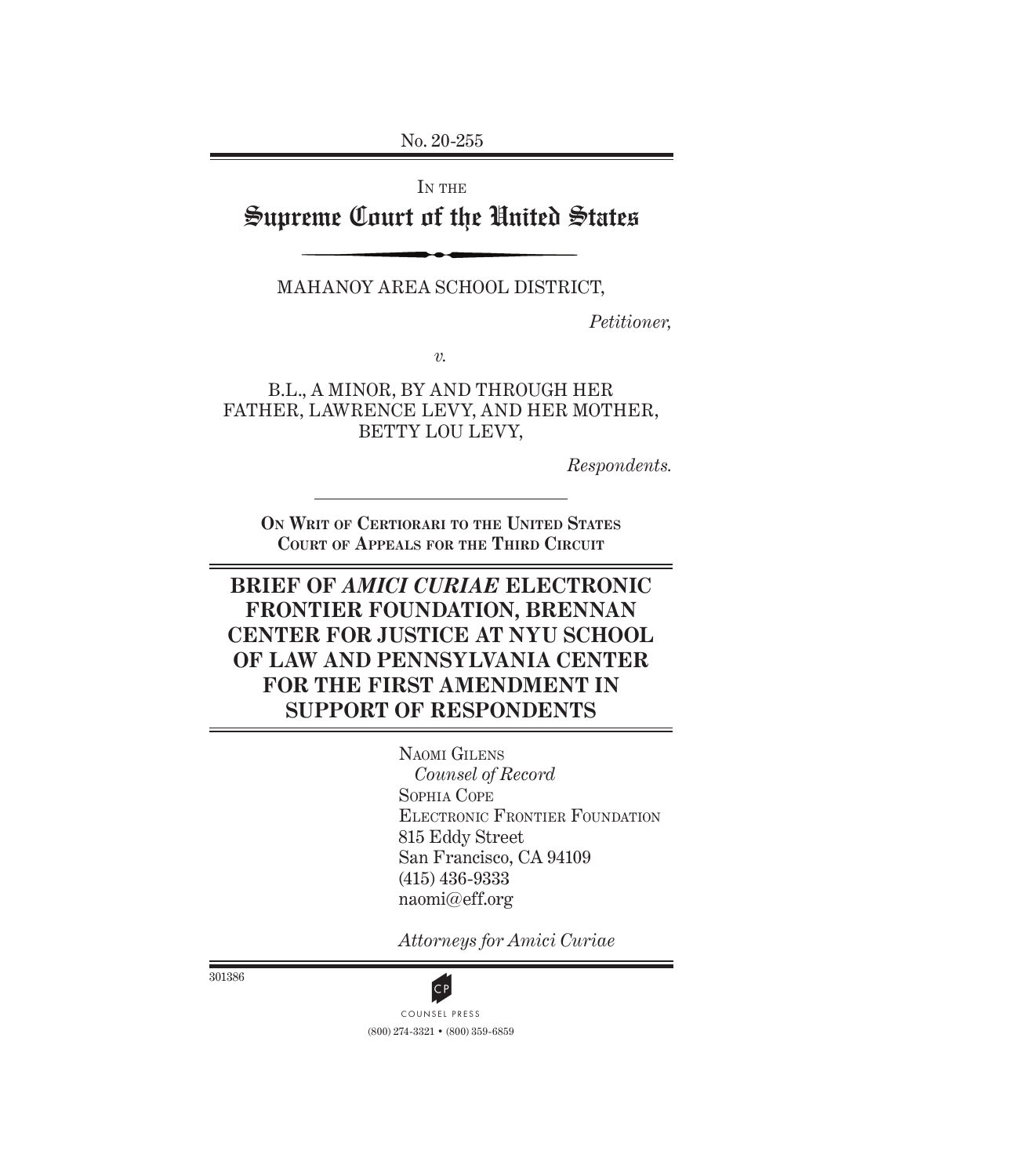## **TABLE OF CONTENTS**

| Page                                                                                                                                                         |
|--------------------------------------------------------------------------------------------------------------------------------------------------------------|
| TABLE OF CONTENTS                                                                                                                                            |
| TABLE OF CITED AUTHORITIES iii                                                                                                                               |
| INTEREST OF AMICI CURIAE 1                                                                                                                                   |
| SUMMARY OF ARGUMENT2                                                                                                                                         |
|                                                                                                                                                              |
| THE TINKER EXCEPTION SHOULD<br>I.<br>NOT ALLOW PUBLIC SCHOOLS TO<br>PUNISH STUDENTS' OFF-CAMPUS<br>$SPEECH$ 3                                                |
| Since Tinker, This Court Has<br>A.<br>Recognized Public Schools' Authority<br>to Punish Student Speech Exclusively<br>in the Context of On-Campus Speech $5$ |
| This Court Should Hold That Tinker<br><b>B.</b><br>Does Not Apply to Off-Campus<br>Speech, Whether Online or Offline7                                        |
| II.<br>LIMITING THE TINKER EXCEPTION<br>TO ON-CAMPUS SPEECH IS<br>CRITICAL GIVEN THE CENTRAL<br>ROLE THAT SOCIAL MEDIA PLAYS<br>IN YOUNG PEOPLE'S LIVES11    |

*i*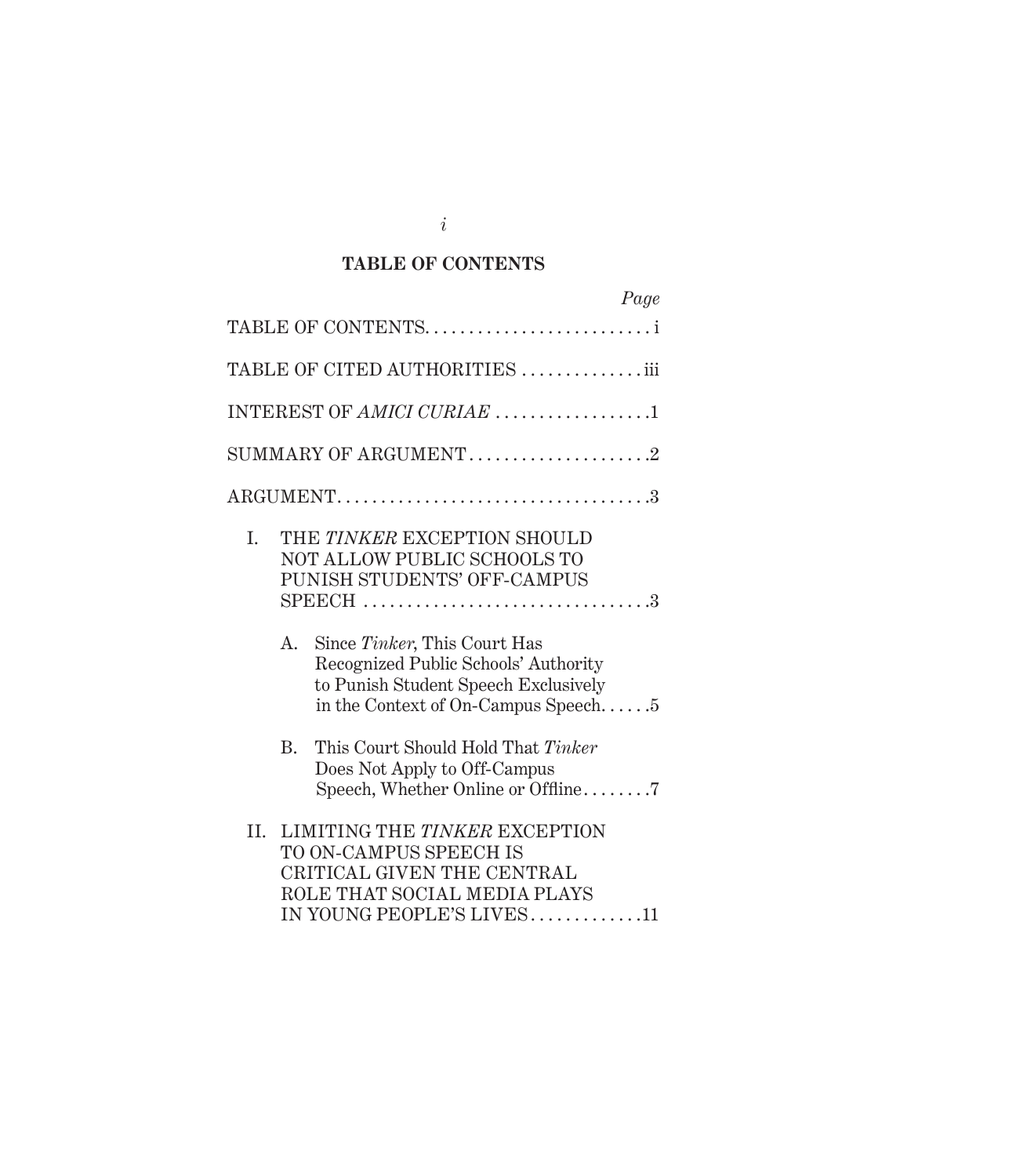# *Table of Contents*

|    | Page                                                                                 |
|----|--------------------------------------------------------------------------------------|
| А. | Surveys Quantify the Power of Social                                                 |
|    | Media for Young People 12                                                            |
| В. | <b>Examples Abound of Young People</b>                                               |
|    | Using Social Media for Protected                                                     |
|    |                                                                                      |
|    | $CONCLUSION \dots \dots \dots \dots \dots \dots \dots \dots \dots \dots \dots \dots$ |

*ii*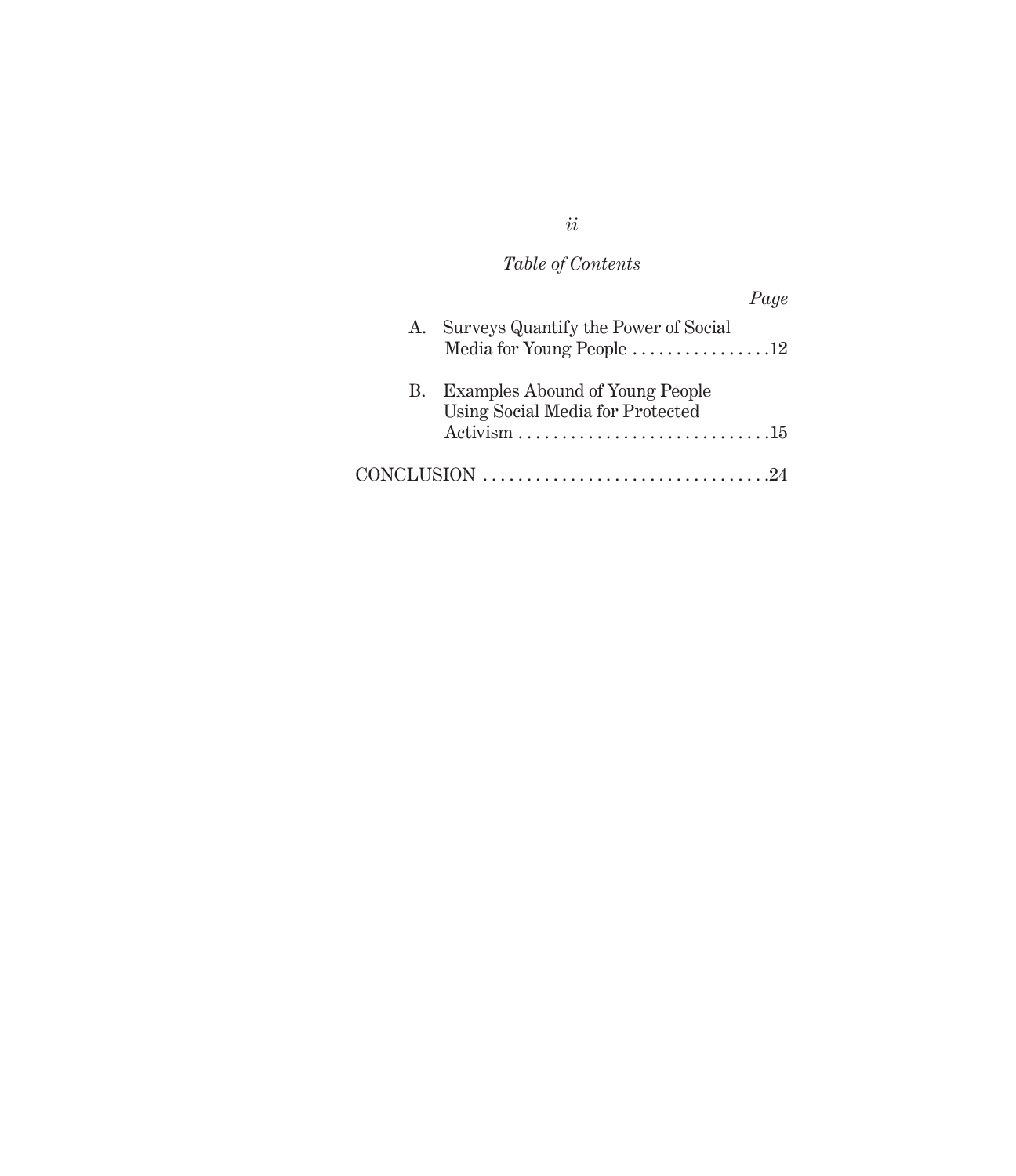# **TABLE OF CITED AUTHORITIES**

## **Cases**

| Ashcroft v. Free Speech Coalition,                                                                                                      |
|-----------------------------------------------------------------------------------------------------------------------------------------|
| B.L. v. Mahanoy Area School District,                                                                                                   |
| Bethel School District No. 403 v. Fraser,                                                                                               |
| Cohen v. California,                                                                                                                    |
| Hazelwood School District v. Kuhlmeier,                                                                                                 |
| Healy v. James,                                                                                                                         |
| Morse v. Frederick,                                                                                                                     |
| Packingham v. North Carolina,                                                                                                           |
| Reno v. American Civil Liberties Union,<br>521 U.S. 844 (1997). $\dots$ . $\dots$ . $\dots$ . $\dots$ . $10, 11, 14$                    |
| <i>Rideout v. Gardner,</i><br>$838 \text{ F.}3d \text{ }65 \text{ (1st Cir. }2016) \ldots \ldots \ldots \ldots \ldots \ldots \ldots 14$ |

*iii*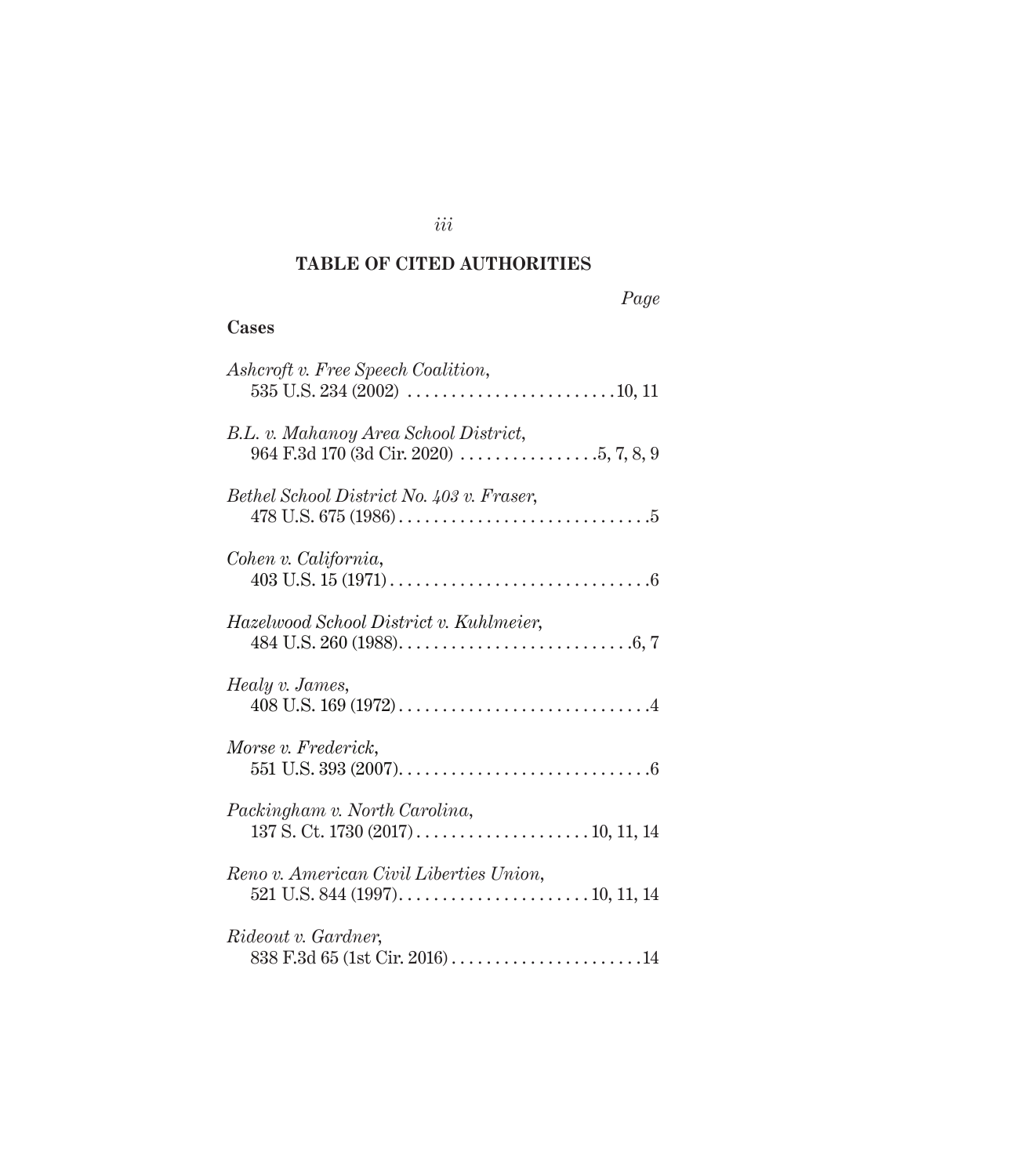| Page                                                                                                                                                         |  |
|--------------------------------------------------------------------------------------------------------------------------------------------------------------|--|
| Shelton v. Tucker,                                                                                                                                           |  |
| Tinker v. Des Moines Independent Community<br>School District,                                                                                               |  |
| <b>Other Authorities</b>                                                                                                                                     |  |
| Alexis Manrodt, The New Face of Teen Activism,                                                                                                               |  |
| Alisha Ebrahimji, NYU Students Are Posting<br><i>Their Lackluster Quarantine Meals on</i><br>Social Media, CNN (Aug. 21, 2020). $\dots \dots \dots \dots 22$ |  |
| Alyssa Newcomb, <i>How Parkland's Social Media-</i><br>Savvy Teens Took Back the Internet - and the<br>Gun Control Debate, NBC News                          |  |
| Amy Graff, 17-Year-Old Mission District Teen<br>Leads Protest of Thousands in San<br>$Francisco, SFGate (June 3, 2020) … … … … 17$                           |  |

| Associated Press, 6th-Grade Girl Launches   |  |
|---------------------------------------------|--|
| Social Media Dress Code Protest, Boston.com |  |
|                                             |  |
|                                             |  |

Black at Andover (@blackatandover), Instagram . . . . .21

*iv*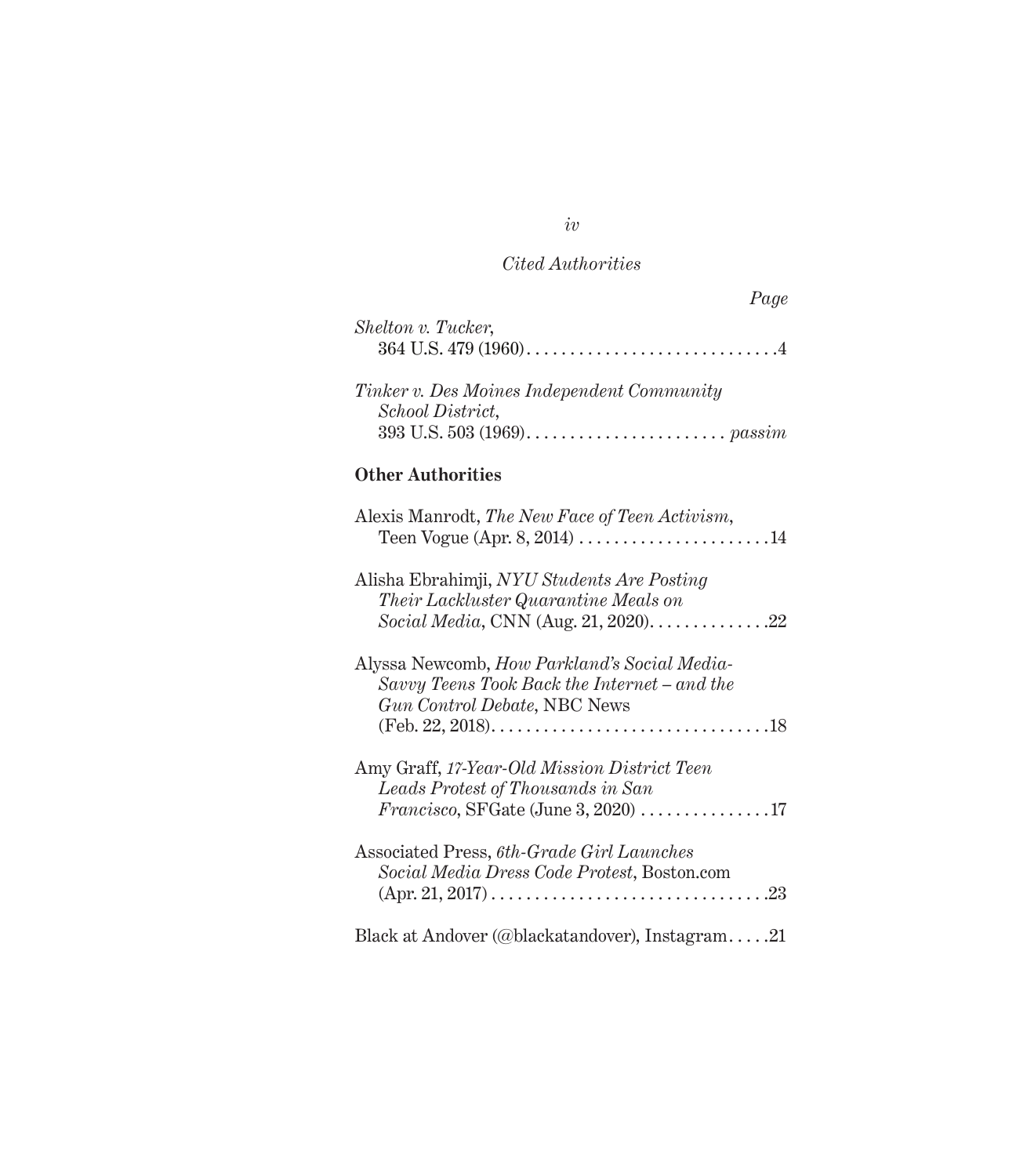| Page                                                                                                                                |
|-------------------------------------------------------------------------------------------------------------------------------------|
| Black at Grace (@blackatgrace), Instagram 21                                                                                        |
| Bridget Read, <i>Black Teens Are Taking Their</i><br>Fancy Private Schools to Task for Racism,                                      |
| Carolyn Kormann, New York's Original Teen-<br>Age Climate Striker Welcomes a Global<br>Movement, New Yorker (Sept. 21, 2019)  19-20 |
| Cleve R. Wootson, Jr., Student Body Vice<br>President Writes A "Forget Black Lives<br>Matter" Post, and a University Erupts,        |
| Fight the Dress Code ( $@$ fight the dress                                                                                          |
| Greta Thunberg (@gretathunberg), Instagram 19                                                                                       |
| Greta Thunberg, Facebook 19                                                                                                         |
|                                                                                                                                     |
| Heather L. Whitley, How the CEO of<br>DoSomething.org Uses FOMO to Inspire<br>Social Change, Forbes (Sept. 7, 2016)14               |
| Isabelle Gerretsen, Global Climate Strike:<br>Record Number of Students Walk Out,                                                   |

*v*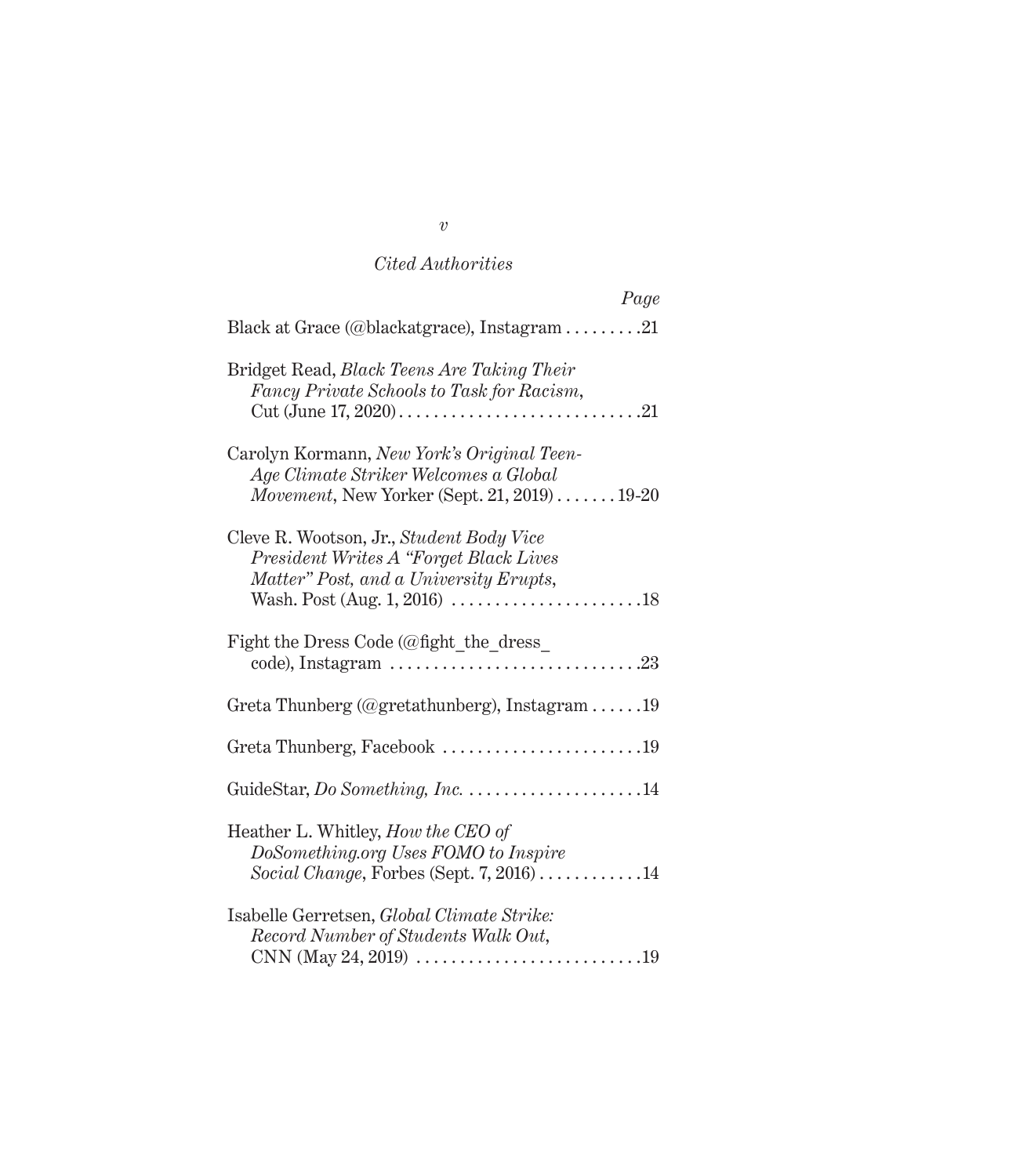| Page                                                                                                                                                                |
|---------------------------------------------------------------------------------------------------------------------------------------------------------------------|
| Jessica Bennett, These Teen Girls Are Fighting<br>for a More Just Future, N.Y. Times<br>$\ldots$ 17<br>$(\text{July } 3, 2020) \dots \dots \dots \dots \dots \dots$ |
| Jon Brodkin, HS Suspends Teen Who Tweeted<br>Photo of Hallway Packed with Maskless<br><i>Students</i> , Ars Technica (Aug. 7, 2020) 21, 22                          |
| Julie Zeilinger, How the 12-Year-Old-Activist<br>Behind #1000BlackGirlBooks Is Taking the<br><i>World by Storm, MTV News (Sept. 20, 2017)</i> $\dots$ 16            |
| Kayleigh Barber, How Seventeen is Using<br>Snapchat to Give Young Activists a Voice,                                                                                |
| Lauren Wittenmeyer & Juliann Zhou, Boston<br>Students Strike for Climate, The Heights<br>$(Sept. 23, 2019)$<br>.19                                                  |
| Lily Fletcher et al., These Teenage Activists Are<br><i>Shaping our Future</i> , Huck Magazine                                                                      |
| Lois Beckett, Parkland One Year On: What<br>Victories Have Gun Control Advocates<br>Seen?, The Guardian (Feb. 14, 2019) 18, 19                                      |
| Maggie McGrath, From Activist to Author:<br>12-Year-Old Marley Dias Is Changing the<br>Face of Children's Literature, Forbes<br>$\ldots 16$                         |

*vi*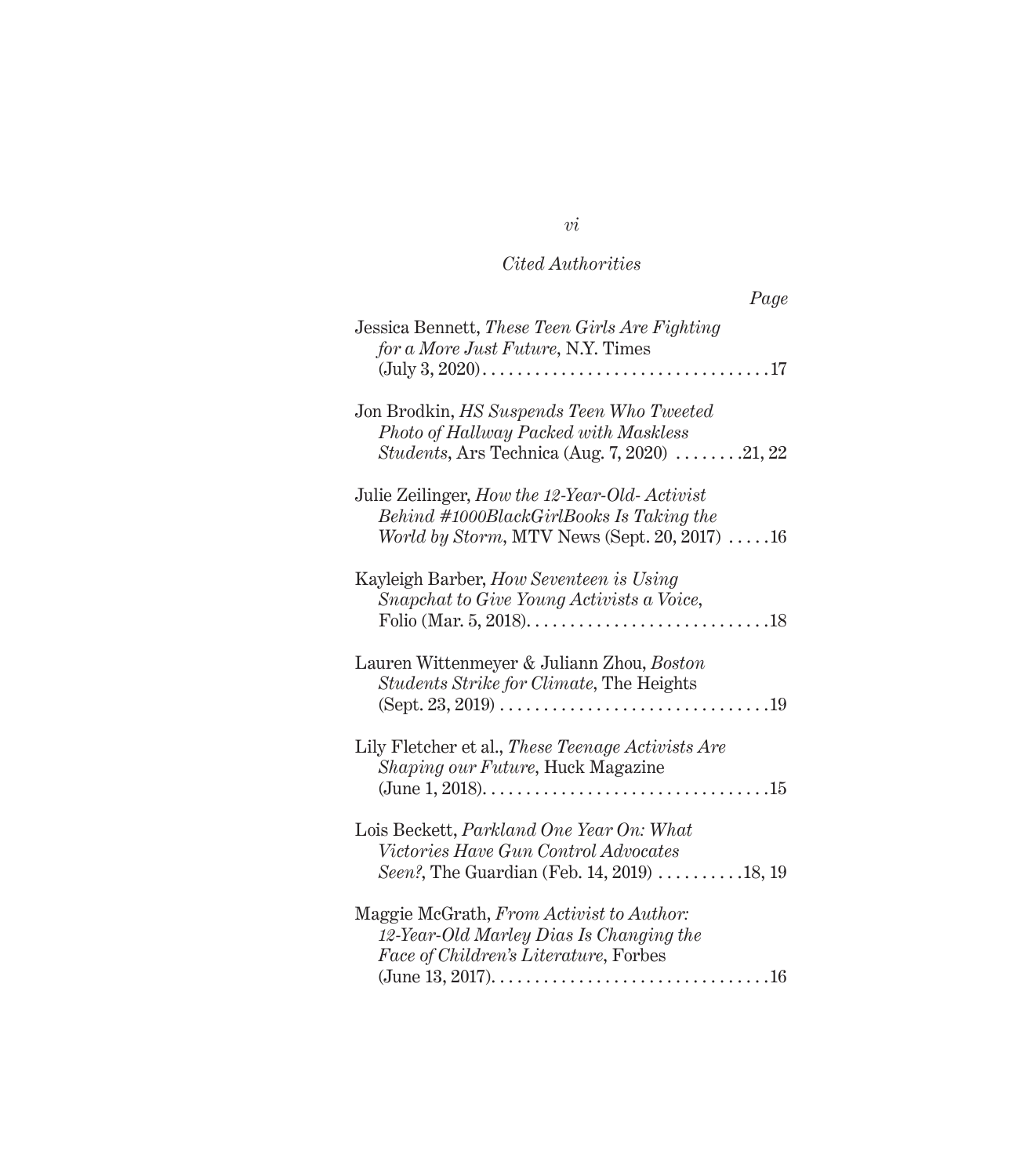| Page                                                                                                                          |
|-------------------------------------------------------------------------------------------------------------------------------|
| Marlene Cimons, Meet Xiye Bastida, America's<br>Greta Thunberg, PBS (Sept. 19, 2019)20                                        |
| Megan Gray, Teenagers Lead the Way in Black<br>Lives Matter Movement, Portland                                                |
| Miriam Wasser, Meet the Leaders of<br>Massachusetts' Youth Climate Strike,                                                    |
| Monica Anderson & JingJing Jiang, Teens,<br>Social Media & Technology 2018, Pew<br>Research Center (May 31, 2018) $\ldots$ 12 |
| Monica Anderson & JingJing Jiang, Teens' Social<br>Media Habits and Experiences, Pew<br>Research Center (Nov. 28, 2018) 13    |
| Monica Anderson et al., Activism in the Social<br>Media Age, Pew Research Center<br>$(July 11, 2018) 13$                      |
| Natasha Singer, College Quarantine<br>Breakdowns Leave Some at Risk,                                                          |
| Rachel Zarrell, Teens Are Sharing Gross<br>Pictures of Their School Lunches With the<br>Hashtag #ThanksMichelleObama,         |

# *vii*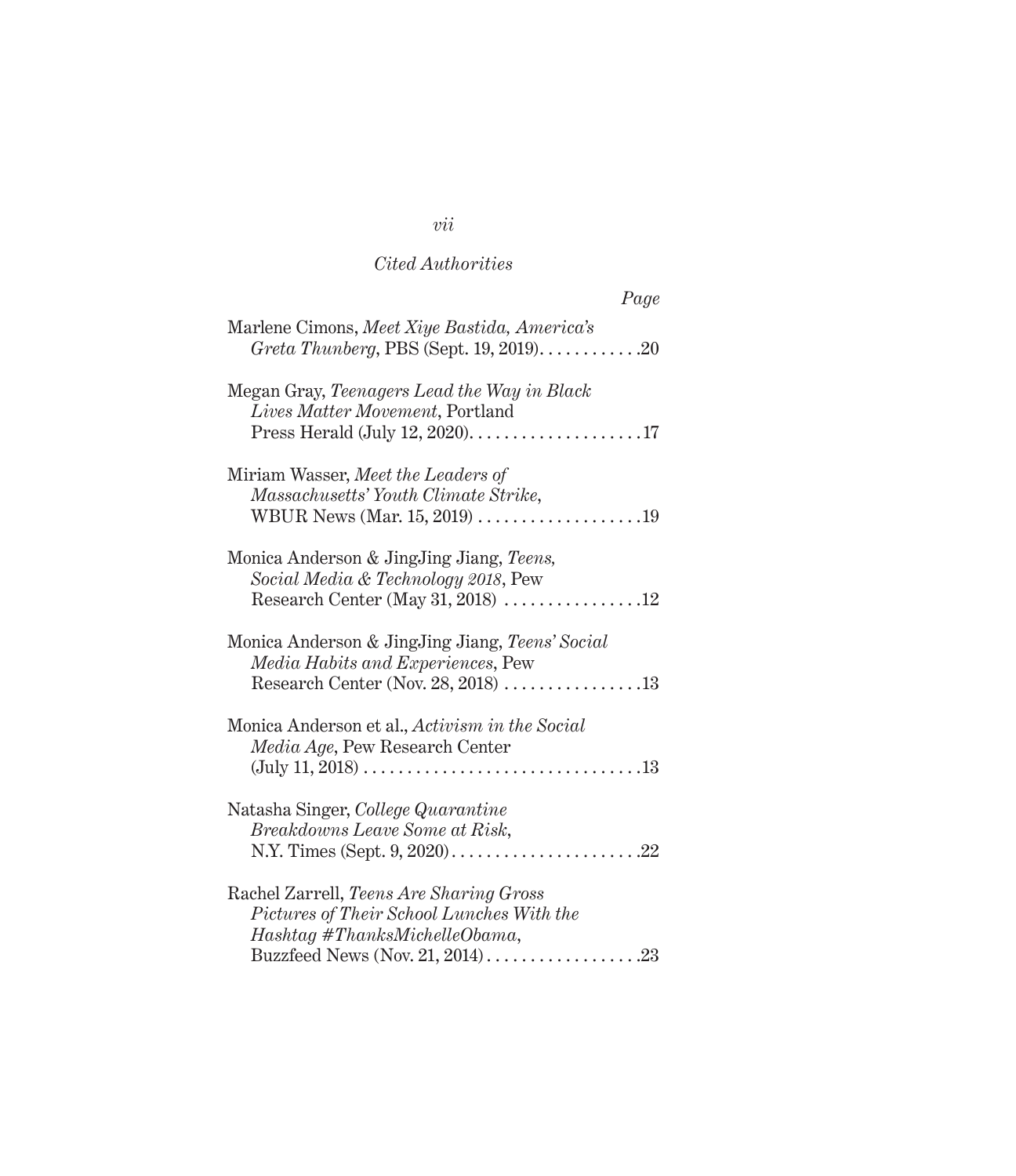# *viii*

# *Cited Authorities*

| Page                                                                                                                        |
|-----------------------------------------------------------------------------------------------------------------------------|
| Republican Hype House (@therepublican                                                                                       |
| Robert Lowell, BLM Protesters Stage Second<br>Peaceful March in Gorham, Portland Press                                      |
| Sarah Kennedy, Social-media Savvy Youth<br>Climate Movement Isn't Stopping for<br>COVID-19, Yale Climate Connections        |
|                                                                                                                             |
| Social Media, Social Life: Teens Reveal Their<br><i>Experiences</i> , Common Sense Media $(2018)$ 12                        |
| Taking Stock with Teens: 20 Years of<br><i>Researching U.S. Teens, Piper Sandler (2020)</i> 13                              |
| Taylor Lorenz & Katherine Rosman, High School<br>Students and Alumni Are Using Social<br>Media to Expose Racism, N.Y. Times |
| Taylor Lorenz, The Political Pundits of<br><i>TikTok</i> , N.Y. Times (Feb. 27, 2020) 15                                    |
| The Common Sense Census: Media Use by<br>Tweens and Teens, Common Sense Media                                               |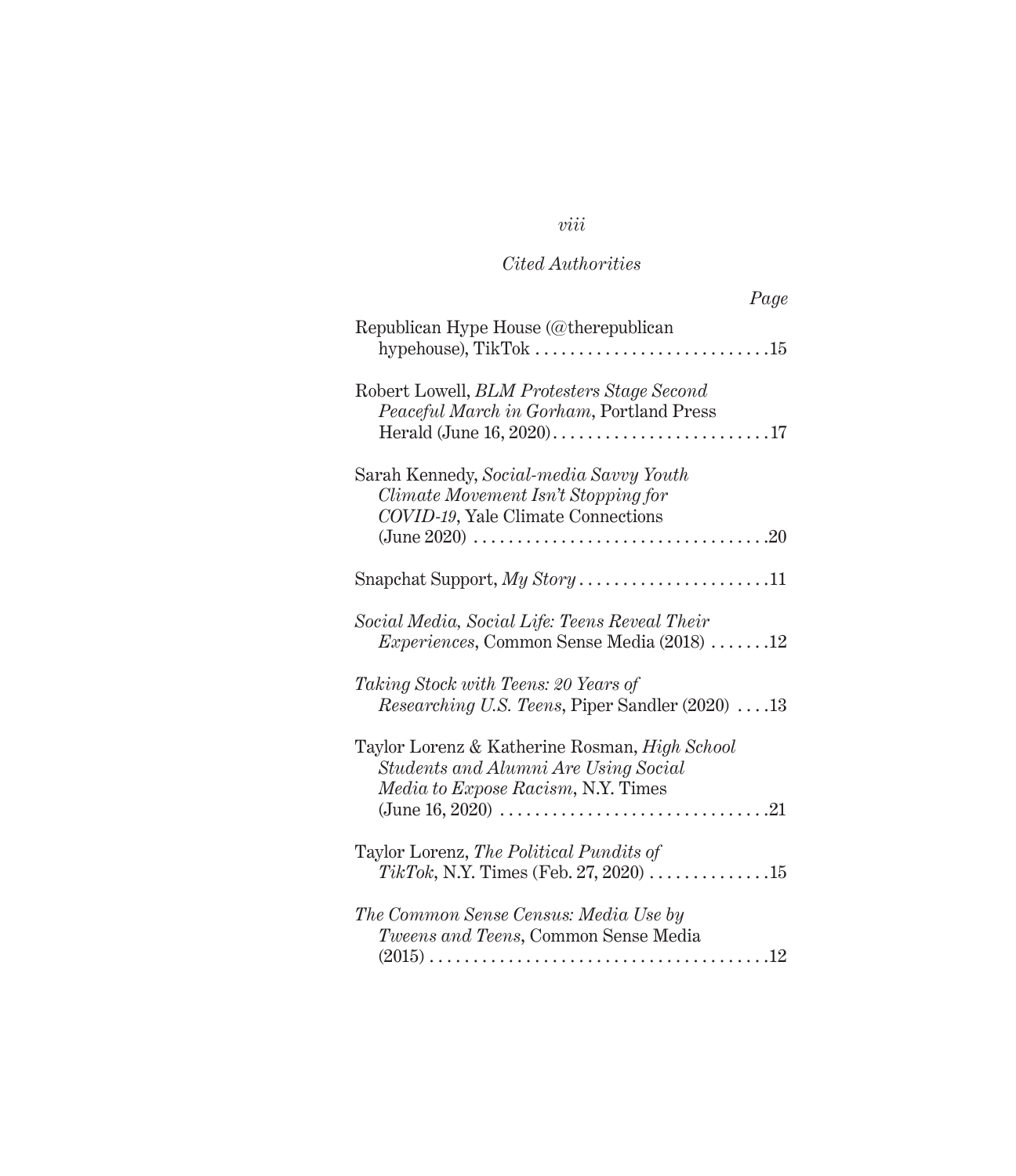| Page                                        |
|---------------------------------------------|
| The Daily, Quarantine on a College Campus,  |
|                                             |
| Vera Castaneda, <i>High School Students</i> |
| Organized Many of the Recent O.C. Protests  |
| and They're Drafting Action Plans,          |
|                                             |

*ix*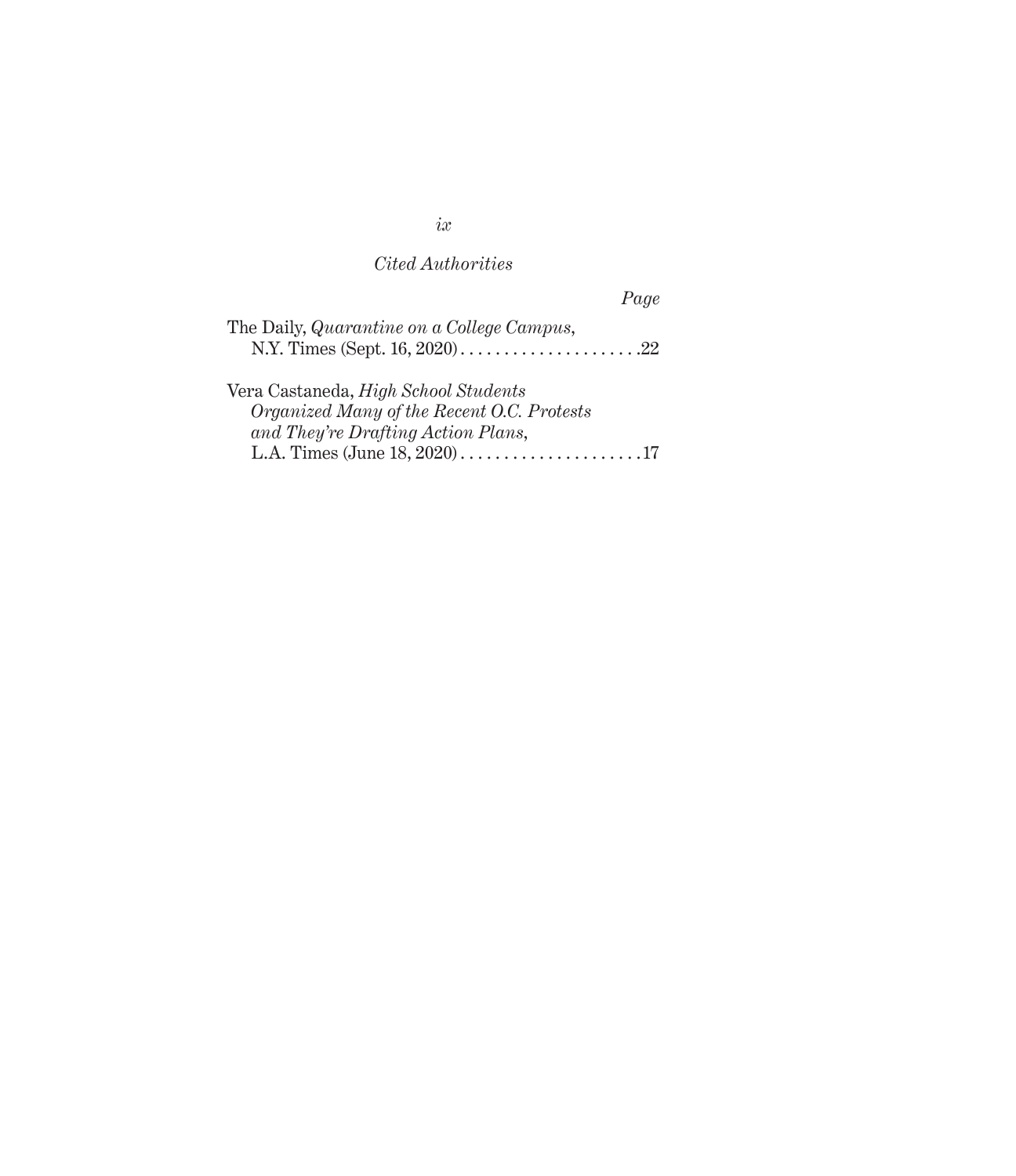#### **INTEREST OF** *AMICI CURIAE***<sup>1</sup>**

The Electronic Frontier Foundation ("EFF") is a San Francisco-based, member-supported, nonprofit civil liberties organization that has worked for 30 years to protect free speech, privacy, security, and innovation in the digital world. With over 35,000 members, EFF represents the interests of technology users in court cases and policy debates regarding the application of law to the internet and other technologies.

The Brennan Center for Justice at NYU School of Law ("Brennan Center") is a nonprofit, non-partisan think tank and public interest law institute that seeks to improve systems of democracy and justice.2 The Center's Liberty and National Security ("LNS") Program uses innovative policy recommendations, litigation, and public advocacy to advance effective national security and law enforcement policies that respect the rule of law and constitutional values. The LNS Program's interest in this case stems from its research and advocacy on monitoring the social media of vulnerable populations, including K-12 students.

The Pennsylvania Center for the First Amendment ("PaCFA"), one of the nation's preeminent First Amendment

<sup>1.</sup> No counsel for a party authored this brief in whole or in part, and no person other than *amici* or their counsel has made any monetary contributions intended to fund the preparation or submission of this brief. All parties have consented to the filing of this brief.

<sup>2.</sup> The Brennan Center for Justice is affiliated with New York University School of Law, but no part of this brief purports to represent the school's institutional views.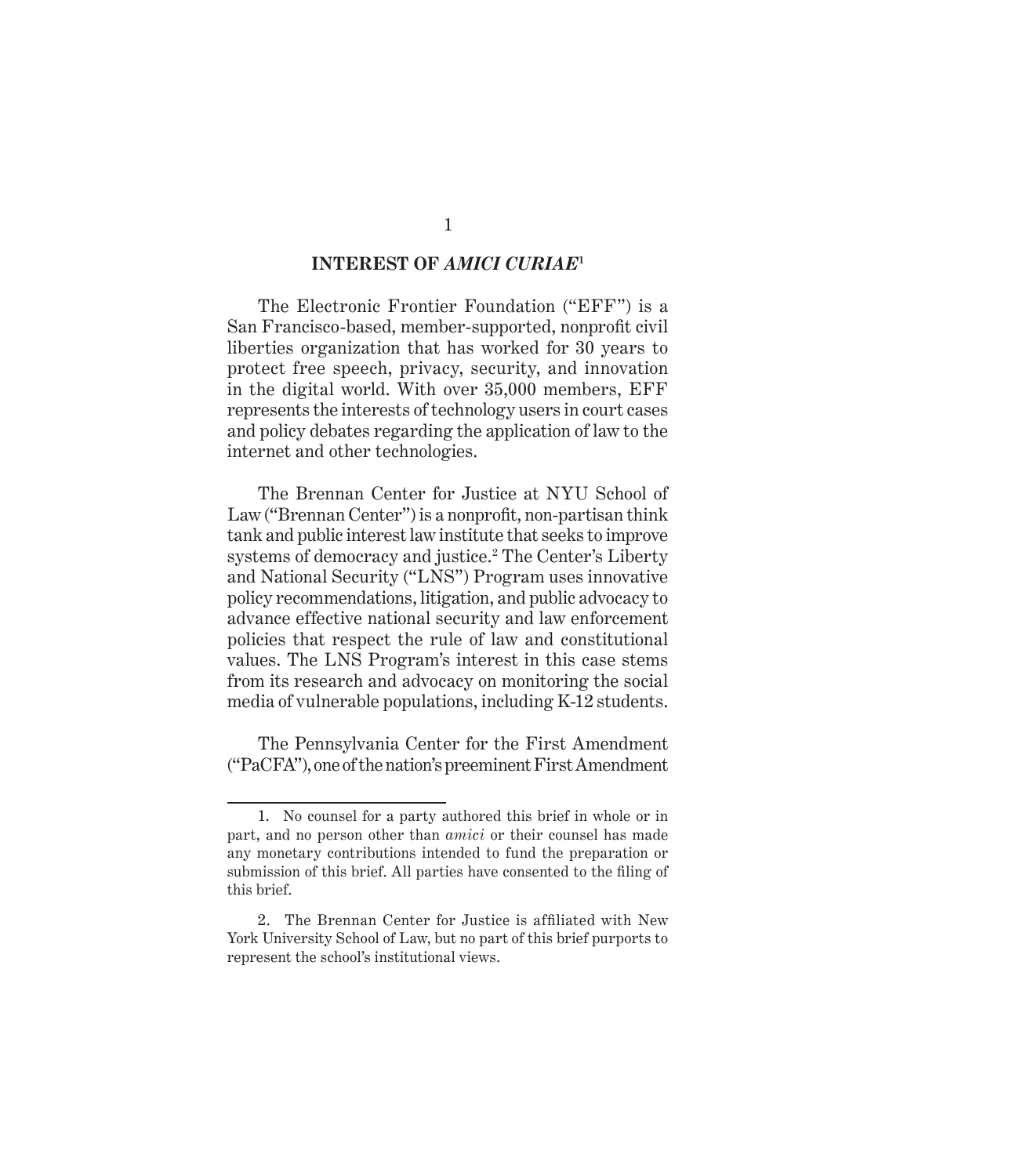research centers, was established by Pennsylvania State University in 1992 to promote awareness and understanding of the importance of freedom of expression. Today, PaCFA is a leader in education, research, and outreach concerning free expression and the free press in the United States. PaCFA provides educational programs, sponsors speakers, publishes books and articles, and serves as a media resource on a wide array of First Amendment topics.

#### **SUMMARY OF ARGUMENT**

Statements made by students on social media when they are off campus should be fully protected by the First Amendment. The First Amendment should protect the rights of students to speak in their communities at large to the same extent it protects speech by adults. This should be true regardless of whether a student's speech occurs at a protest, in an op-ed, in a private conversation, or online, including on social media. This should also be true regardless of whether that speech is later brought onto campus by others.

This Court's decision in *Tinker v. Des Moines Independent Community School District*, 393 U.S. 503 (1969), was a landmark victory for student expression, acknowledging that students do not leave their free speech rights "at the schoolhouse gate." *Id.* at 506. This Court admonished that school administrators could not punish student speech unless it materially and substantially disrupted the school day, school officials reasonably forecast such a disruption, or the student speech invaded the rights of other students. In so doing, the Court sharply limited the censorial power of school officials. *See id.* at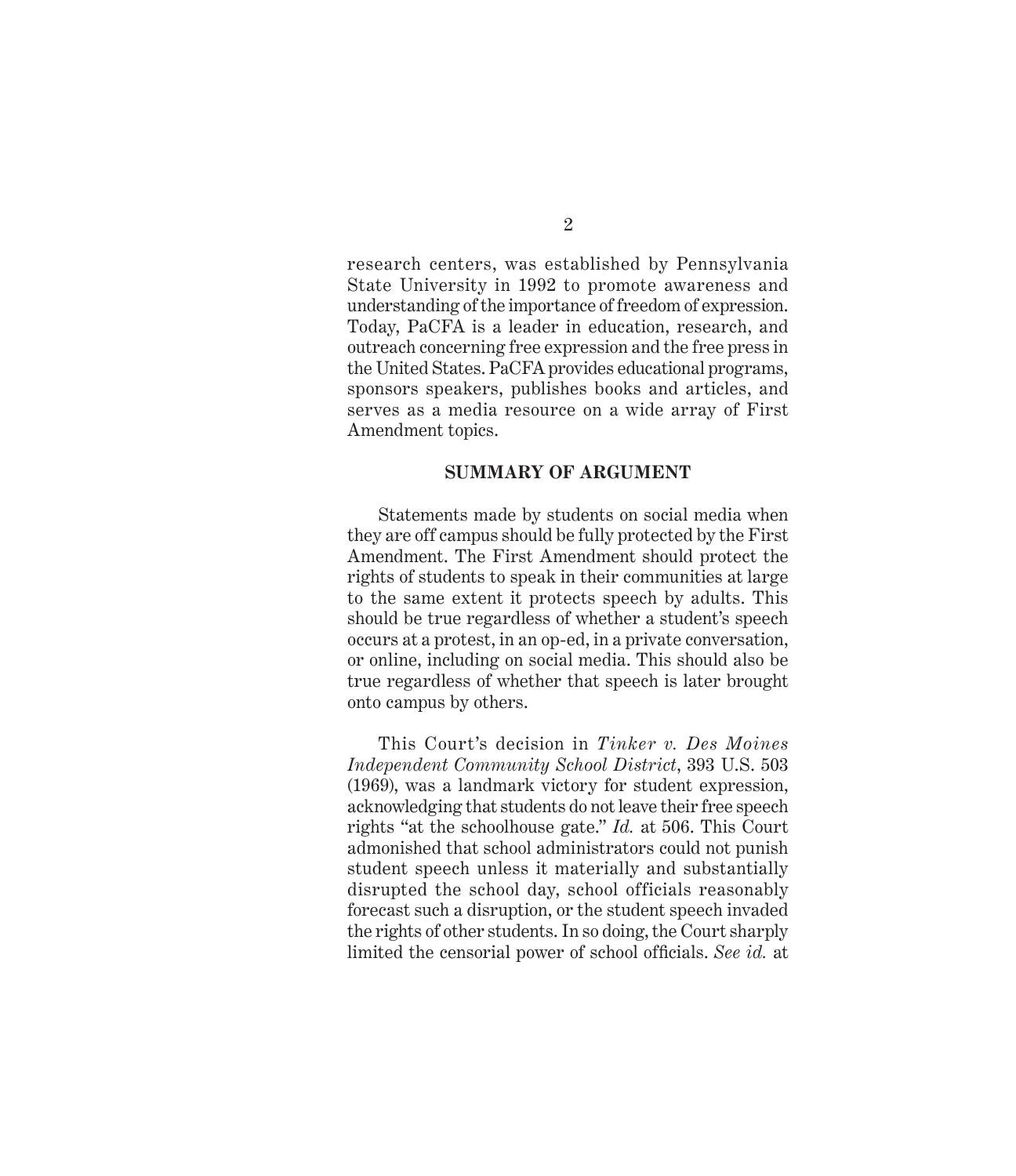513-14. To now read *Tinker* as creating a path for school administrators to punish student speech *outside* the schoolhouse gate would distort this Court's long-standing free speech shield into a censorial sword.

Making clear that *Tinker*'s narrow exception allowing public schools to punish constitutionally protected on-campus student speech only in specific, enumerated circumstances—does not also allow schools to punish students' protected, off-campus speech is especially important today. As social media has become central to young people's lives, schools have also increasingly sought to monitor and punish off-campus student speech via these new communications channels. Expanding *Tinker*'s exception to allow schools to police off-campus student speech would chill students from engaging in valuable, constitutionally protected expression, both online and offline.

*Amici* write to respectfully encourage this Court to hold that the narrow exception established in *Tinker* does not apply to students' off-campus speech, thereby limiting the ability of public schools to reach into and regulate the private lives of students.

#### **ARGUMENT**

### **I. THE** *TINKER* **EXCEPTION SHOULD NOT A LLOW PUBLIC SCHOOLS TO PUNISH STUDENTS' OFF-CAMPUS SPEECH**

More than 50 years ago, this Court in *Tinker* made clear that the First Amendment protects the free speech rights of students and teachers. 393 U.S. 503, 506 (1969).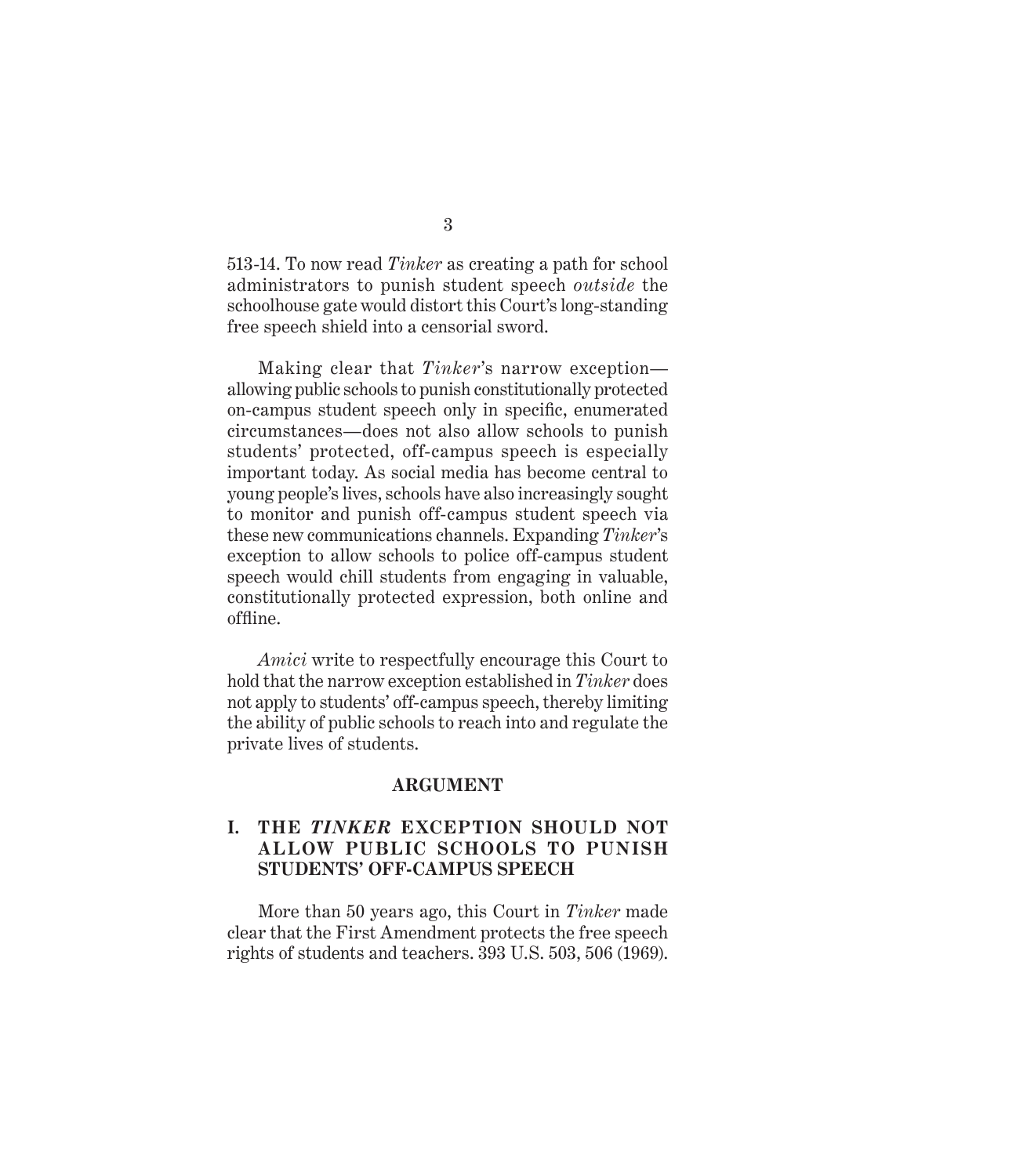This Court recognized that "[s]tudents in school as well as out of school are 'persons' under our Constitution"—and that "[t]hey are possessed of fundamental rights which the State must respect." *Id*. at 511. As this Court confirmed three years later, the "'vigilant protection of constitutional freedoms is nowhere more vital than in the community of American schools.'" *Healy v. James*, 408 U.S. 169, 180 (1972) (quoting *Shelton v. Tucker*, 364 U.S. 479, 487 (1960)).

The *Tinker* Court established that school officials cannot punish students for their constitutionally protected on-campus speech, except in a narrow set of exceptional circumstances: when school officials can demonstrate that (1) a student's expression actually caused a material and substantial disruption on school premises, or school officials reasonably forecast such a disruption; or (2) the expression invaded the rights of others. *Tinker*, 393 U.S. at 513-14. *Tinker* made clear that the authority to punish speech in those circumstances is a limited exception to the general free speech protections that public-school students, like all Americans, enjoy against government policing of their speech, arising out of the particular government interest in being able to "prescribe and control conduct *in the schools*." *Id.* at 506-07 (emphasis added).

Nothing in *Tinker* or its progeny suggests that its exception may apply to speech that students utter in their private lives outside of school. *Amici* urge this Court to adopt a bright-line rule that *Tinker*'s exception does *not*  apply to off-campus speech, irrespective of whether that speech occurs online or offline. It is essential that courts "pursue ex ante clarity," both "to avoid chilling potential speech and to give government officials notice of the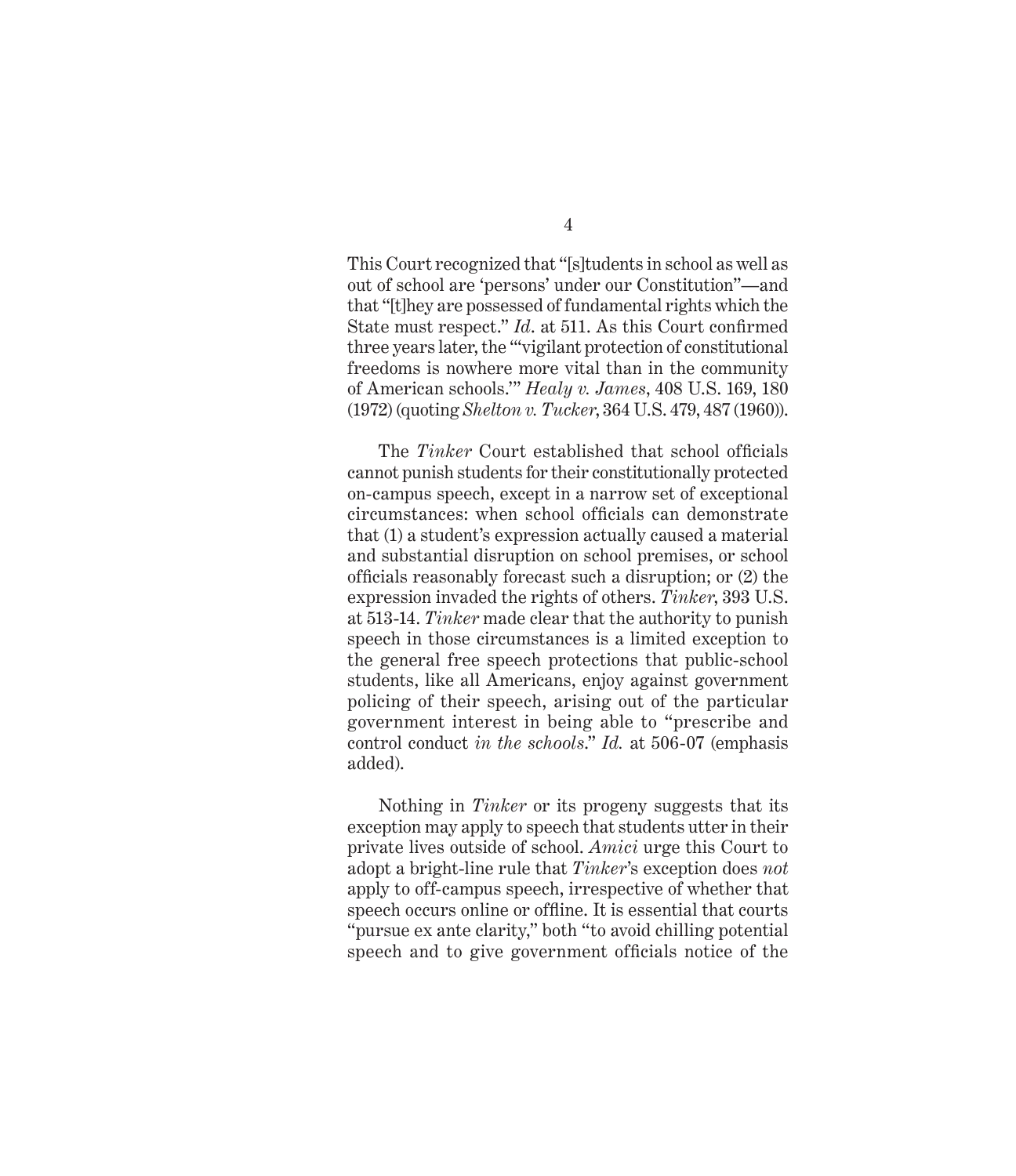constitutional boundaries they may not cross." *B.L. v. Mahanoy Area Sch. Dist.*, 964 F.3d 170, 188 (3d Cir. 2020).

### **A. Since** *Tinker***, This Court Has Recognized Public Schools' Authority to Punish Student Speech Exclusively in the Context of On-Campus Speech**

*Tinker* involved students' expressive activity at school—wearing black armbands to school to protest the Vietnam War—and its exception must be considered in light of these facts. *See* 393 U.S. at 504. In each of three post-*Tinker* cases, this Court identified additional, discrete areas where schools may regulate students' speech at school or during school activities, without showing that the speech caused a substantial disruption or interfered with the rights of others. None of these cases presented the precise question now at issue—that is, whether schools' authority to punish students' protected speech extends only to speech that occurs within the school setting.

But the Court in each case clearly assumed that this is so.

In *Bethel School District No. 403 v. Fraser*, 478 U.S. 675 (1986), the Court upheld the punishment of a student who made lewd comments during an on-campus assembly. Justice Brennan emphasized that the student could not have been penalized had he "given the same speech outside of the school environment . . . simply because government officials considered his language to be inappropriate." *Id.* at 688 (Brennan, J., concurring in the judgment).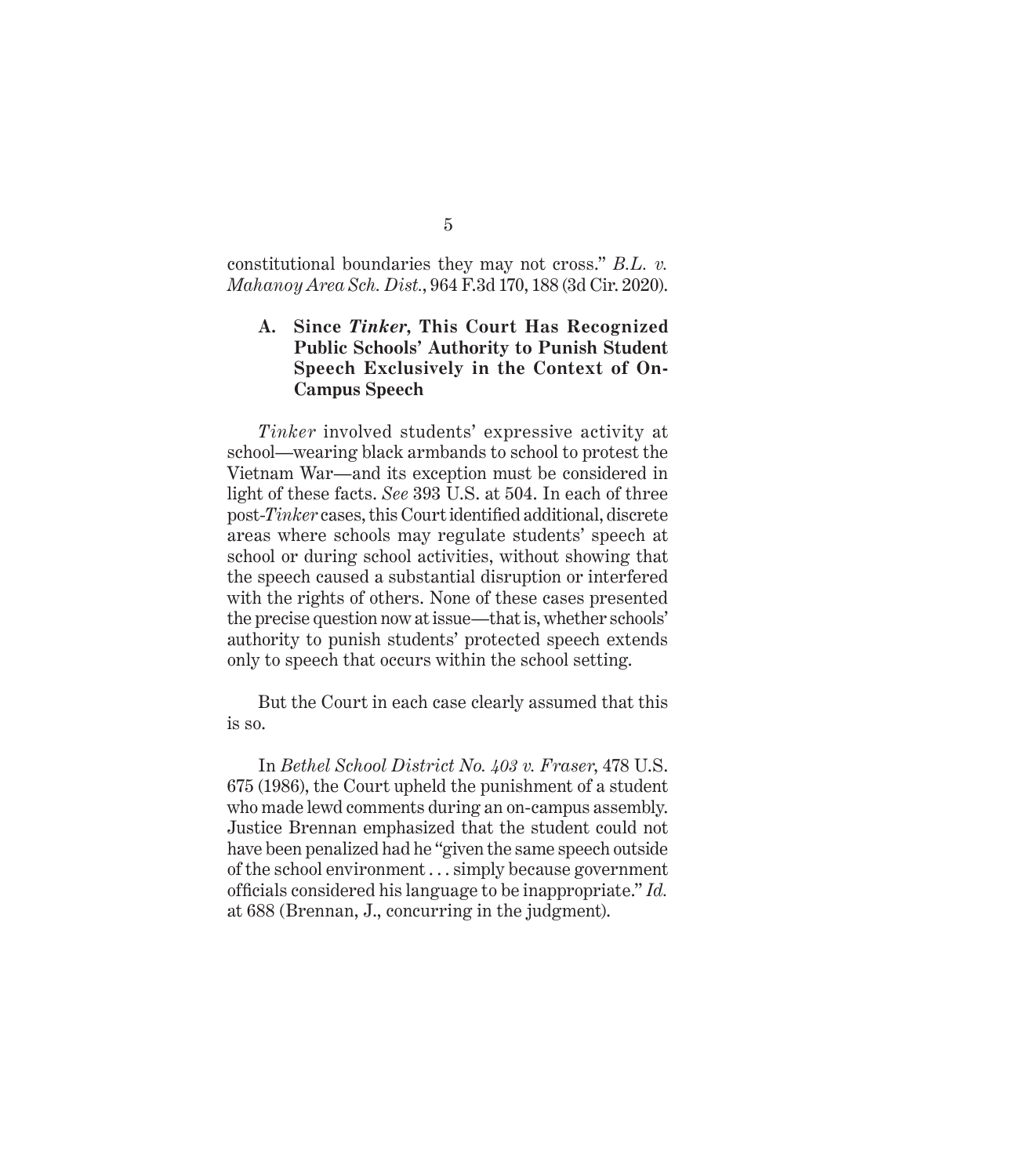The Court reiterated this point two decades later in *Morse v. Frederick*, 551 U.S. 393 (2007), where the Court upheld a student's punishment for speech promoting illegal drug use, delivered physically off campus but at a school-sponsored event. The Court noted that "[h]ad [the student] delivered the same speech in a public forum outside the school context, it would have been protected." *Id.* at 405 (citing *Cohen v. California*, 403 U.S. 15 (1971)). By contrast, the student's "First Amendment rights were circumscribed" only "'in light of the special characteristics of the school environment.'" *Id.* (quoting *Tinker*, 393 U.S. at 506). Several Justices, writing separately, further emphasized the point. In his concurrence, Justice Alito noted that *Tinker* allows schools to regulate "*in-school* student speech . . . in a way that would not be constitutional in other settings." *Id*. at 422 (Alito, J., concurring) (emphasis added). And three dissenting Justices also agreed with the majority that speech promoting illegal drug use, even if punishable when expressed at a public school, would "unquestionably" be protected if uttered elsewhere. *Id*. at 434 (Stevens, J., dissenting).

Finally, in *Hazelwood School District v. Kuhlmeier*, 484 U.S. 260 (1988), the Court upheld the censorship of two articles that were to be published in the high school newspaper that was produced by students in a journalism class, holding that such speech may be regulated because it "might reasonably [be] perceive[d] to bear the imprimatur of the school." *Id.* at 271. The Court described *Tinker* as establishing that students "cannot be punished merely for expressing their personal views *on the school premises* . . . unless school authorities have reason to believe that such expression will substantially interfere with the work of the school or impinge upon the rights of other students."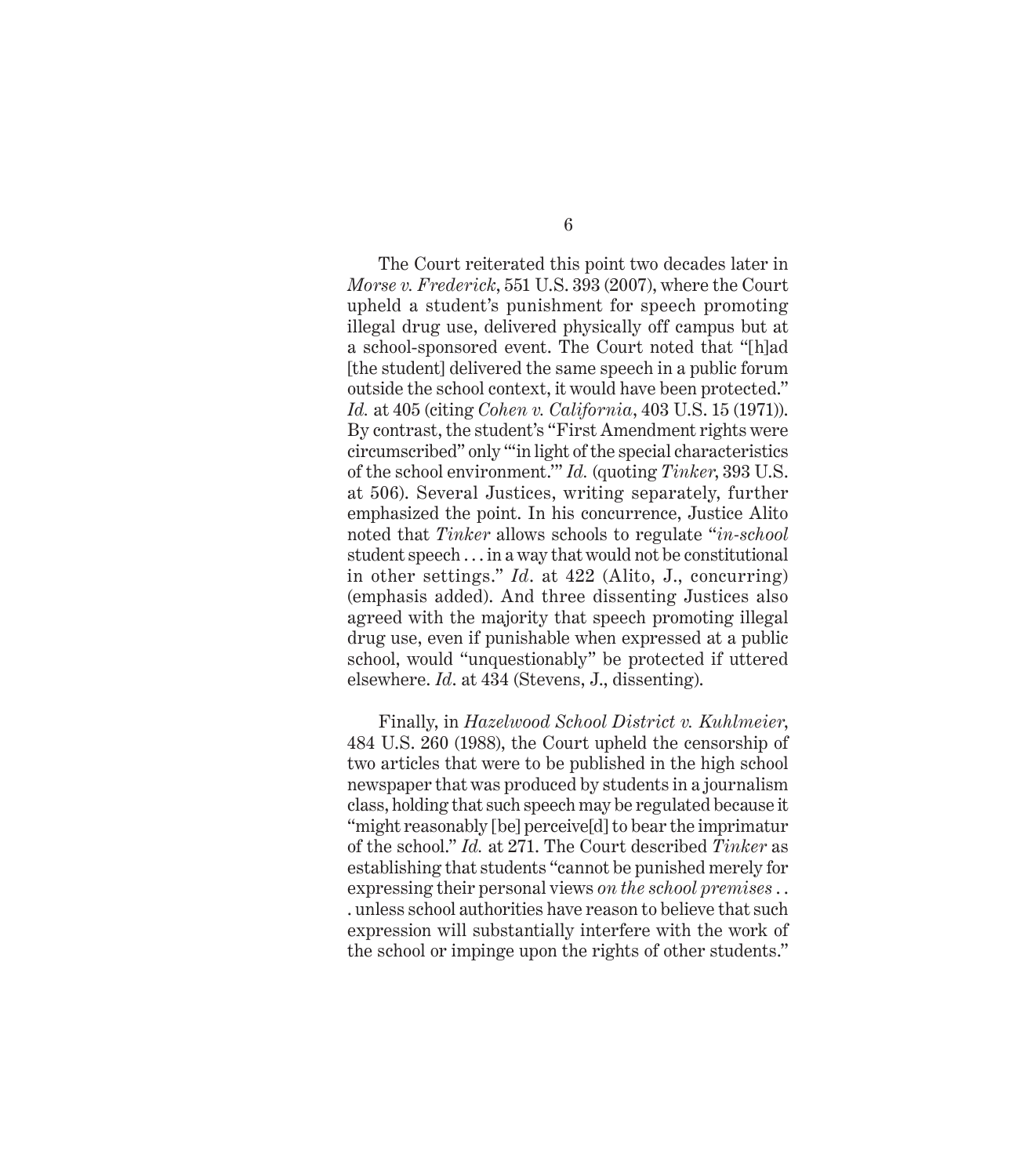*Id.* at 266 (emphasis added). The Court further noted that schools may regulate certain speech "even though the government could not censor similar speech *outside the school*." *Id.* (emphasis added).

This Court's message has been clear: a school's authority to restrict student speech is dependent on whether the speech occurs on school premises, at schoolsponsored events, or otherwise bears the imprimatur of the school. But when outside of school, students stand on equal footing with other members of the public.

#### **B. This Court Should Hold That** *Tinker* **Does Not Apply to Off-Campus Speech, Whether Online or Offline**

Consistent with the foregoing precedent, this Court should hold that the limited exception established in *Tinker* does not allow public schools to punish students' speech outside of the school context, regardless of whether off-campus speech occurs online or offline. Otherwise, particularly in the age of mobile technology and the internet, there would be no meaningful limitation to schools' ability to reach into and regulate the private lives of students.

The Third Circuit correctly held below that *Tinker* categorically does not apply to off-campus speech.<sup>3</sup>

<sup>3.</sup> In holding that *Tinker* does not extend to off-campus speech, the Third Circuit did not suggest that schools are forbidden from regulating off-campus speech under any standard. *See Mahanoy*, 964 F.3d at 190-91 (noting that "our opinion takes no position on schools' bottom-line power to discipline speech" that threatens violence or harasses others, and any regulation of student speech must "satisfy the appropriate level of scrutiny").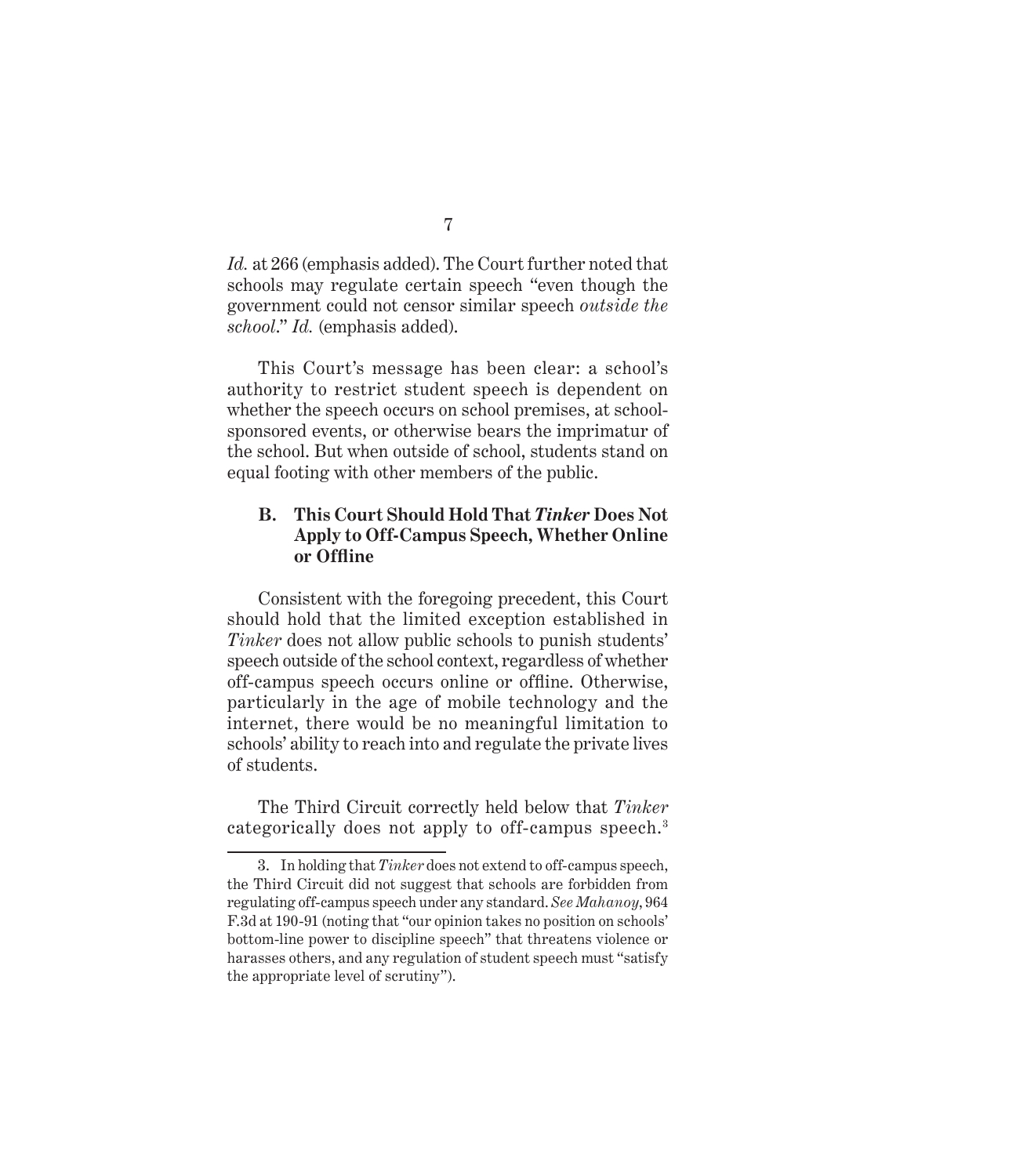*Mahanoy*, 964 F.3d at 189. This case involves a high school student who had posted a Snapchat story from a local store on the weekend using her personal cell phone thus physically off campus and after school hours. In the Snapchat post, she shared a photo of herself and a friend with their middle fingers raised, accompanied by the caption, "Fuck school fuck softball fuck cheer fuck everything." *Id.* at 175. The Third Circuit recognized that "[f]rom the outset, [the] *Tinker* [exception] has been a narrow accommodation." *Id.* at 189. As such, the court correctly concluded that the school did not have the authority to punish the student for her weekend Snapchat post, even though the post had upset several students and violated school and cheerleading team rules. *Id.* at 176.

The Third Circuit acknowledged the challenges schools face in the digital age, but nevertheless underscored that "[r]ecent technological changes reinforce, not weaken, [the] conclusion" that schools may not punish off-campus speech via *Tinker*'s exception. *Id.* at 189. *See infra* Part II. The court rightly noted that "new communicative technologies open new territories where regulators might seek to suppress speech they consider inappropriate, uncouth, or provocative," and stated that "we cannot permit such efforts, no matter how well intentioned, without sacrificing precious freedoms that the First Amendment protects." *Mahanoy*, 964 F.3d at 189*.*

Thus, with the pervasive use of technology blurring the boundaries between students' school and private lives, it is more critical than ever for courts to draw a clear line protecting off-campus speech. There is no doubt that the proliferation of mobile devices and social media has allowed students' off-campus speech to be easily transmitted to classmates and available on classmates'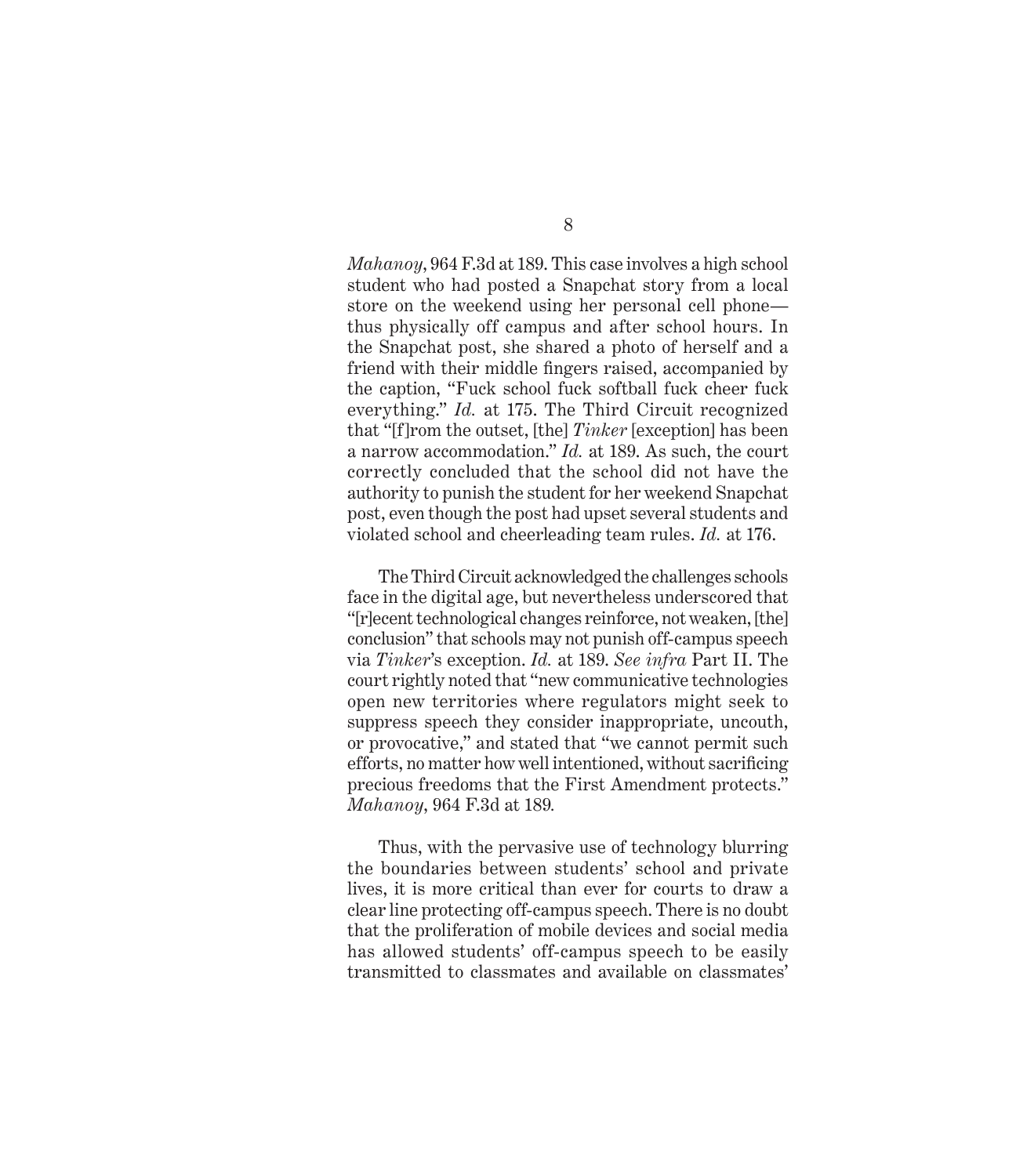devices while at school. As a result, "when a student speaks in the 'modern public square' of the internet," even when she does so from her own home, "it is highly possible that her speech will be viewed by fellow students and accessible from school." *Id.* at 187 (citation omitted).

But a student who posts to social media while off school grounds or after school hours, and not at a schoolsponsored event, is engaging in off-campus speech that should be beyond the reach of their school to punish, no different than a student who spends their weekend attending a protest, authoring an op-ed in a local newspaper, or volunteering for a political campaign. *See id.* at 189 (defining off-campus speech as "speech that is outside schoolowned, operated, or -supervised channels and that is not reasonably interpreted as bearing the school's imprimatur"). To be sure, a student who engages in unpopular or controversial online speech on a Saturday may draw opprobrium from his classmates come Monday—perhaps even causing a substantial disruption. But to allow the school to punish the student *for* the online speech the student engaged in outside of the school context would represent a seismic expansion of the school's authority under *Tinker* to regulate student speech. Thus, in the digital age just as in the analog era, "a student's online speech [should] not [be] rendered 'on campus' simply because it involves the school, mentions teachers or administrators, is shared with or accessible to students, or reaches the school environment." *Id*. at 180.

Petitioner urges this Court to expand schools' powers to punish student speech specifically because students can now use "social media platforms to instantaneously speak to hundreds of classmates." Pet'r Br. at 38. In other words, Petitioner argues that because new technology allows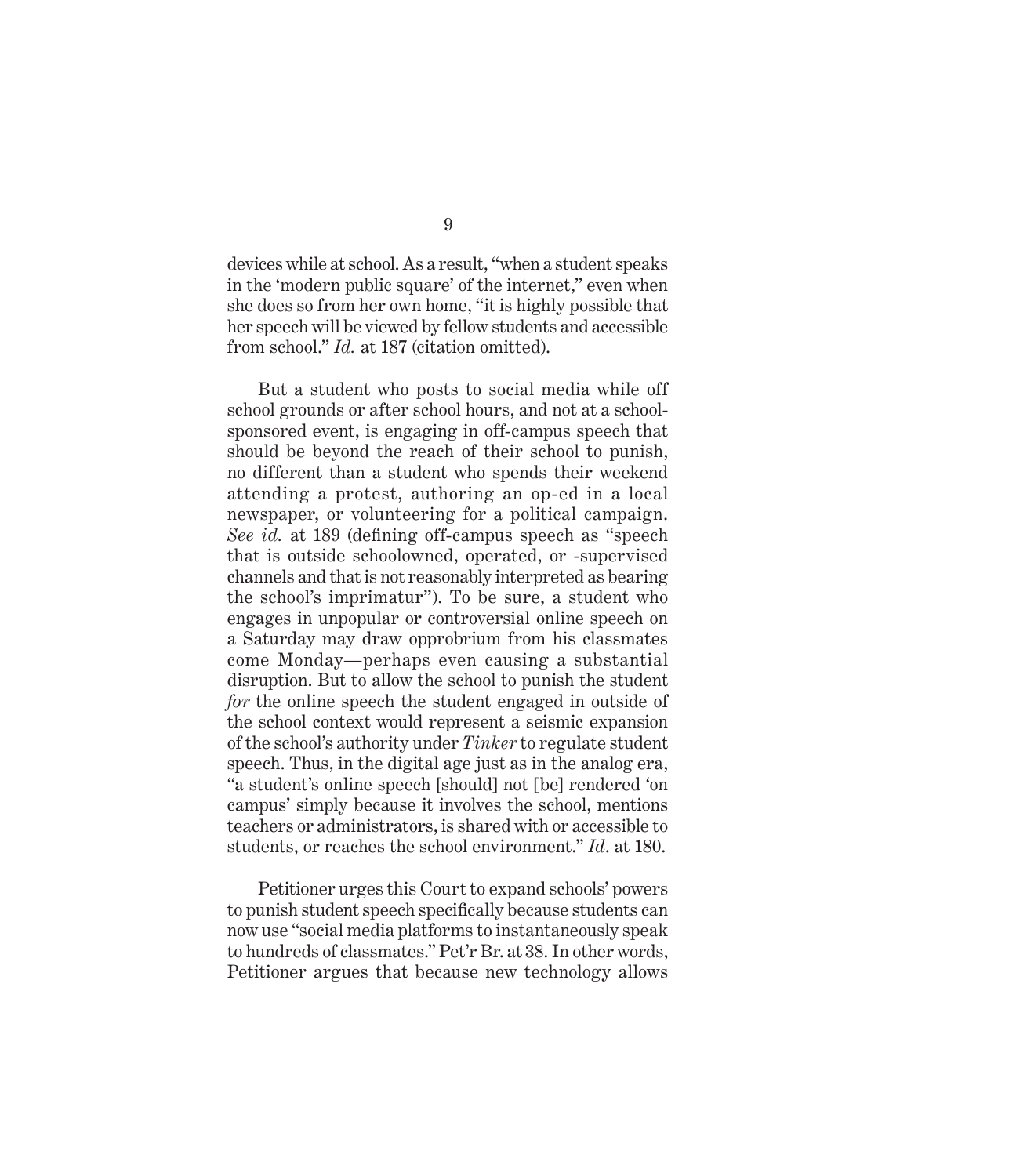students to speak *more effectively*, students' online yet off-campus speech must be subject to regulation.

But the First Amendment applies even where new technologies amplify speech, along with all of its accompanying consequences. In 1997, this Court considered provisions in the newly enacted Communications Decency Act that were intended, in part, to prevent children from accessing "indecent" and "patently offensive" sexual material online. *Reno v. American Civil Liberties Union*, 521 U.S. 844, 859 (1997). That minors might be exposed to sexual content online was a novel problem at the dawn of the World Wide Web. But this Court, in striking down the provisions as unconstitutional, explained that—despite the risks of the internet—"[t]he interest in encouraging freedom of expression in a democratic society outweighs any theoretical but unproven benefit of censorship." *Id.*  at 885.

This approach has not changed in the nearly 25 years since. Indeed, this Court has repeatedly struck down laws intended to protect children from sexual predators online on First Amendment grounds. *See Ashcroft v. Free Speech Coal.*, 535 U.S. 234 (2002); *Packingham v. North Carolina*, 137 S. Ct. 1730 (2017). And as recently as 2017, this Court reiterated that "extreme caution" is necessary to avoid suggesting that "the First Amendment provides scant protection" online. *Packingham*, 137 S. Ct. at 1736.

Social media platforms, in particular, now "provide perhaps the most powerful mechanisms available to a private citizen to make his or her voice heard, . . . allow[ing] a person with an Internet connection to 'become a town crier with a voice that resonates farther than it could from any soapbox.'" *Id.* at 1737 (quoting *Reno*, 521 U.S.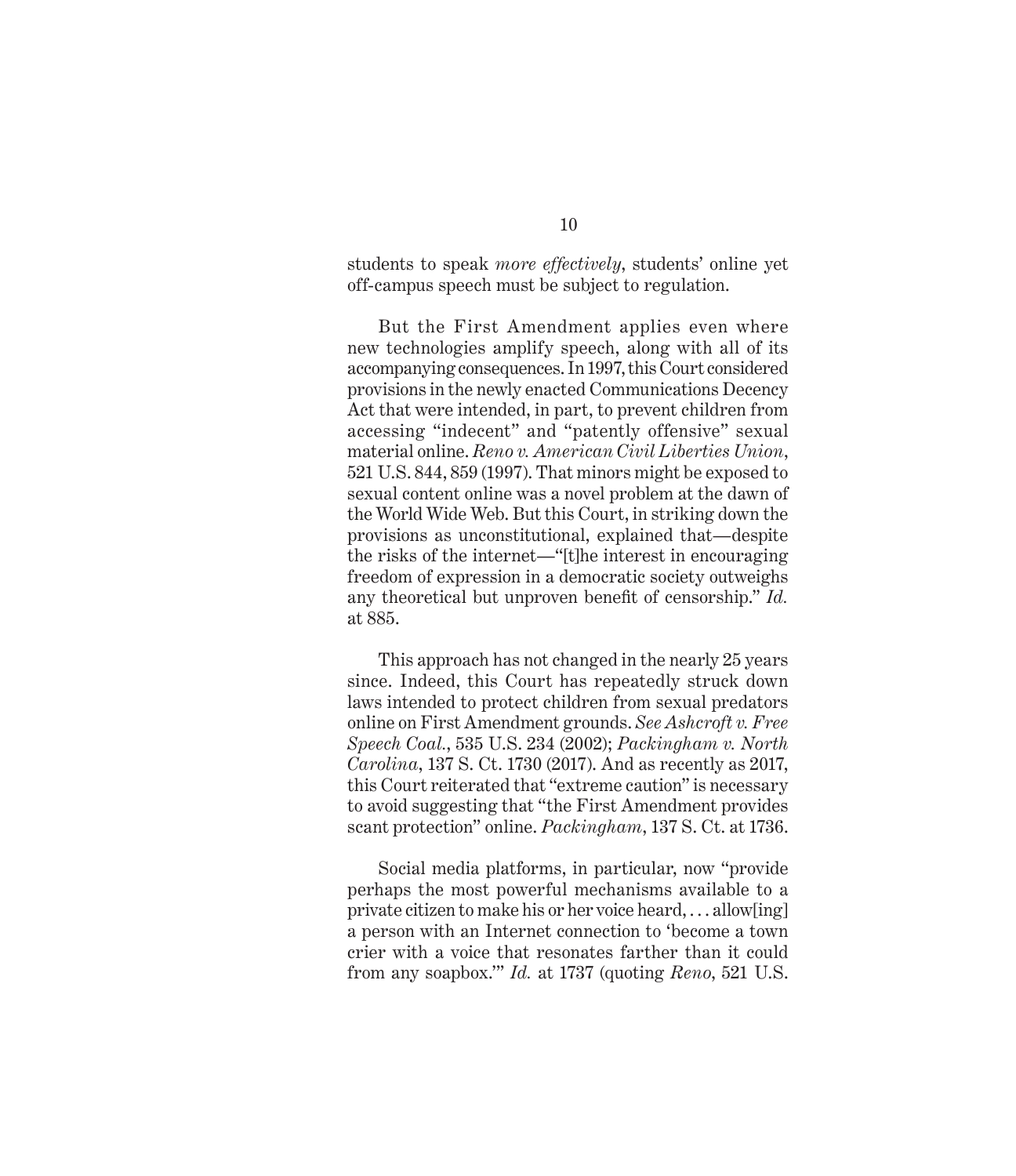at 870). But the reality of today's internet does not justify expanding the government's reach to control the content of speech online—including the reach of public schools to punish students for off-campus speech just because it was uttered online. The lesson from *Reno*, *Ashcroft*, and *Packingham* is clear: the First Amendment's protections apply with full force to these powerful new channels for speech—and should continue to apply when public school students use them to speak while off campus.

#### **II. LIMITING THE** *TINKER* **EXCEPTION TO ON-CAMPUS SPEECH IS CRITICAL GIVEN THE CENTRAL ROLE THAT SOCIAL MEDIA PLAYS IN YOUNG PEOPLE'S LIVES**

It is essential that this Court make clear that the *Tinker* exception does not apply off campus in order to avoid chilling young people's constitutionally protected online speech.

Social media is a central means for young people to express themselves, connect with others, and engage in advocacy surrounding issues they care about. Students in the analog era would be well within their rights to attend a controversial protest or write a provocative op-ed over the weekend. Given the nature of digital communications and the relative ease of taking screenshots—even of communications intended to be accessible only by recipients for a fleeting number of hours<sup>4</sup>—it is now far easier for off-campus student speech to be brought oncampus by someone other than the original speaker. But

<sup>4.</sup> *See* Snapchat Support, *My Story* (Snapchat posts are viewable for 24 hours), https://support.snapchat.com/en-US/a/ my-story.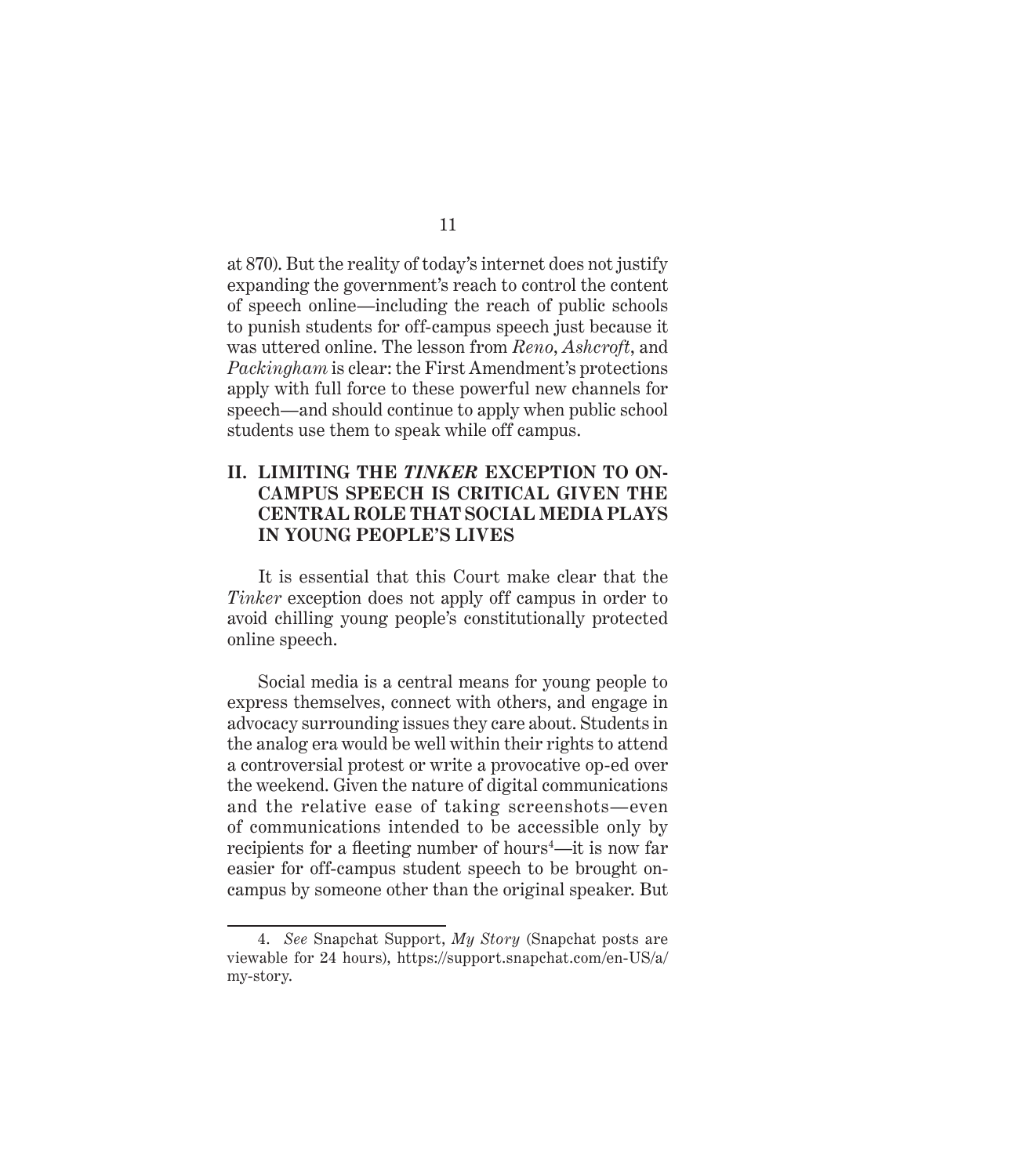students should remain free to express themselves offcampus and online—about even potentially controversial topics—without having to worry that school officials will reach into their private lives to punish that speech.

#### **A. Surveys Quantify the Power of Social Media for Young People**

Social media has become an inextricable part of young people's lives. As of 2018, 95 percent of U.S. teenagers, ages 13 to 17, reported that they have access to a smartphone, and 45 percent said that they use the internet "almost constantly."5 As of 2015, almost 60 percent of teenagers used social media each day, spending an average of two hours online—numbers that have surely grown since then.<sup>6</sup> One recent study found that 32 percent of young people, ages 13 to 17, consider social media to be either "extremely" or "very" important in their lives.7 Instagram, Snapchat, and TikTok are the most popular social media platforms for teenagers, with, respectively, 84 percent,

<sup>5.</sup> Monica Anderson & JingJing Jiang, *Teens, Social Media & Technology 2018*, Pew Research Center (May 31, 2018), https://www.pewinternet.org/2018/05/31/teens-social-mediatechnology-2018/.

<sup>6.</sup> *The Common Sense Census: Media Use by Tweens and Teens*, Common Sense Media, at 39 (2015), https://www. commonsensemedia.org/sites/default/files/uploads/research/ census\_researchreport.pdf.

<sup>7.</sup> *Social Media , Social Life: Teens Reveal Their Experiences*, Common Sense Media, at 21 (2018), https://www. commonsensemedia.org/sites/default/files/uploads/research/2018\_ cs\_socialmediasociallife\_fullreport-final-release\_2\_lowres.pdf.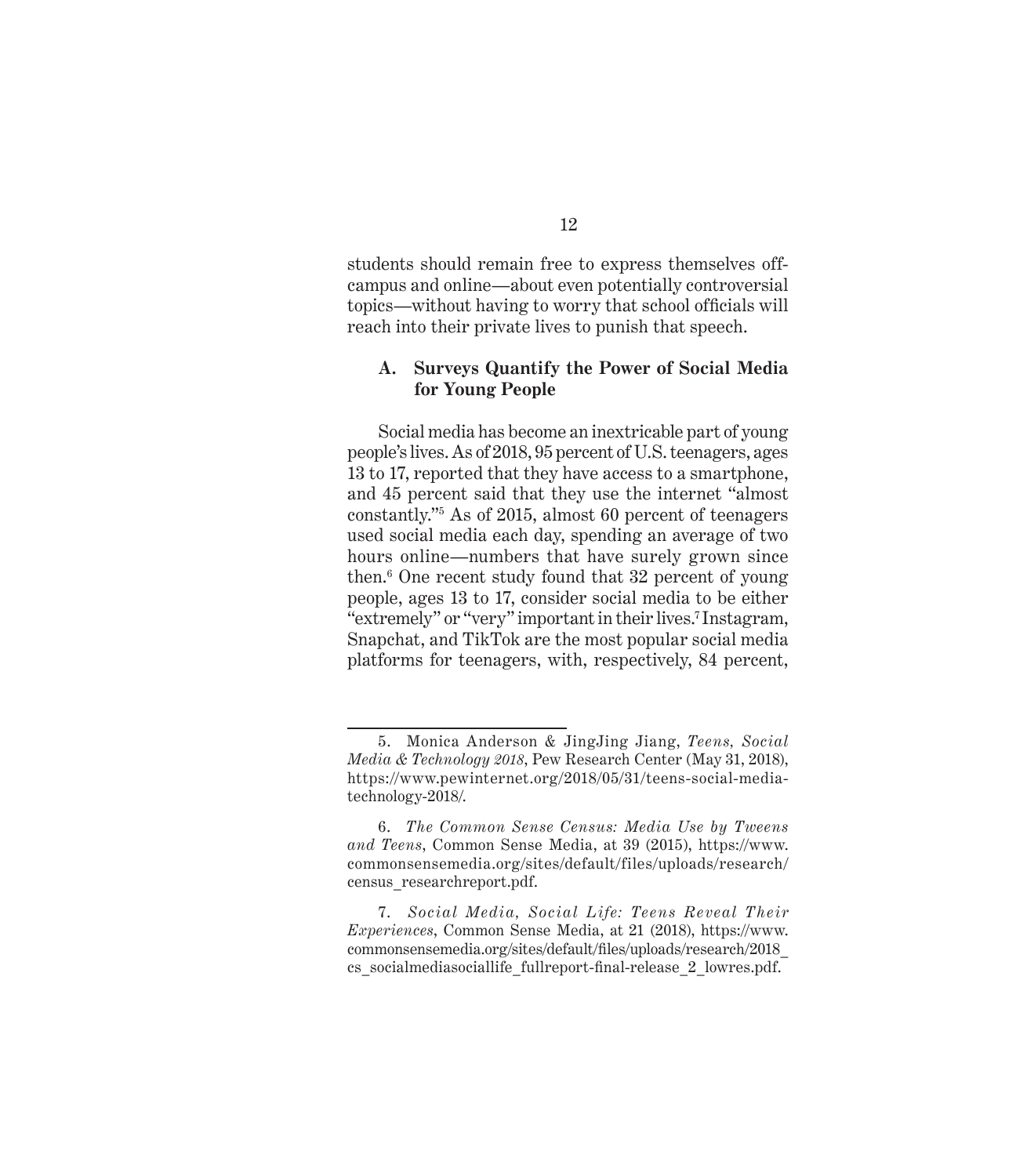80 percent, and 69 percent of teenagers reporting use.<sup>8</sup> Meanwhile, 34 percent of teenagers say that Snapchat is their favorite social media platform.<sup>9</sup>

Young people use social media for many different purposes, including self-expression and forming connections with other people. When asked about the positive impacts of social media, a majority of teenagers said that social media helps them "interact with people from different backgrounds and experiences" (69 percent), "find different points of view" (67 percent), and "show their support for causes/issues" (66 percent). $10$ 

Social media has increasingly become an important platform for activism. In 2018, just over half of American adults had used social media to engage in a civic activity in the past year.11 These activities included participating in issue- or cause-focused groups, encouraging other people to take action on issues they care about, and finding information on protests or rallies.12 Indeed, this Court has

<sup>8.</sup> *Taking Stock with Teens: 20 Years of Researching U.S. Teens*, Piper Sandler, at 19 (2020), http://www.pipersandler.com/ private/pdf/TSWTs\_Fall\_2020\_Full\_Report.pdf.

<sup>9.</sup> *Id*.

<sup>10.</sup> Monica Anderson & JingJing Jiang, *Teens' Social Media Habits and Experiences*, Pew Research Center (Nov. 28, 2018), https://www.pewinternet.org/2018/11/28/teens-social-mediahabits-and-experiences/.

<sup>11.</sup> Monica Anderson et al., *Activism in the Social Media Age*, Pew Research Center (July 11, 2018), https://www.pewinternet. org/2018/07/11/public-attitudes-toward-political-engagement-onsocial-media/.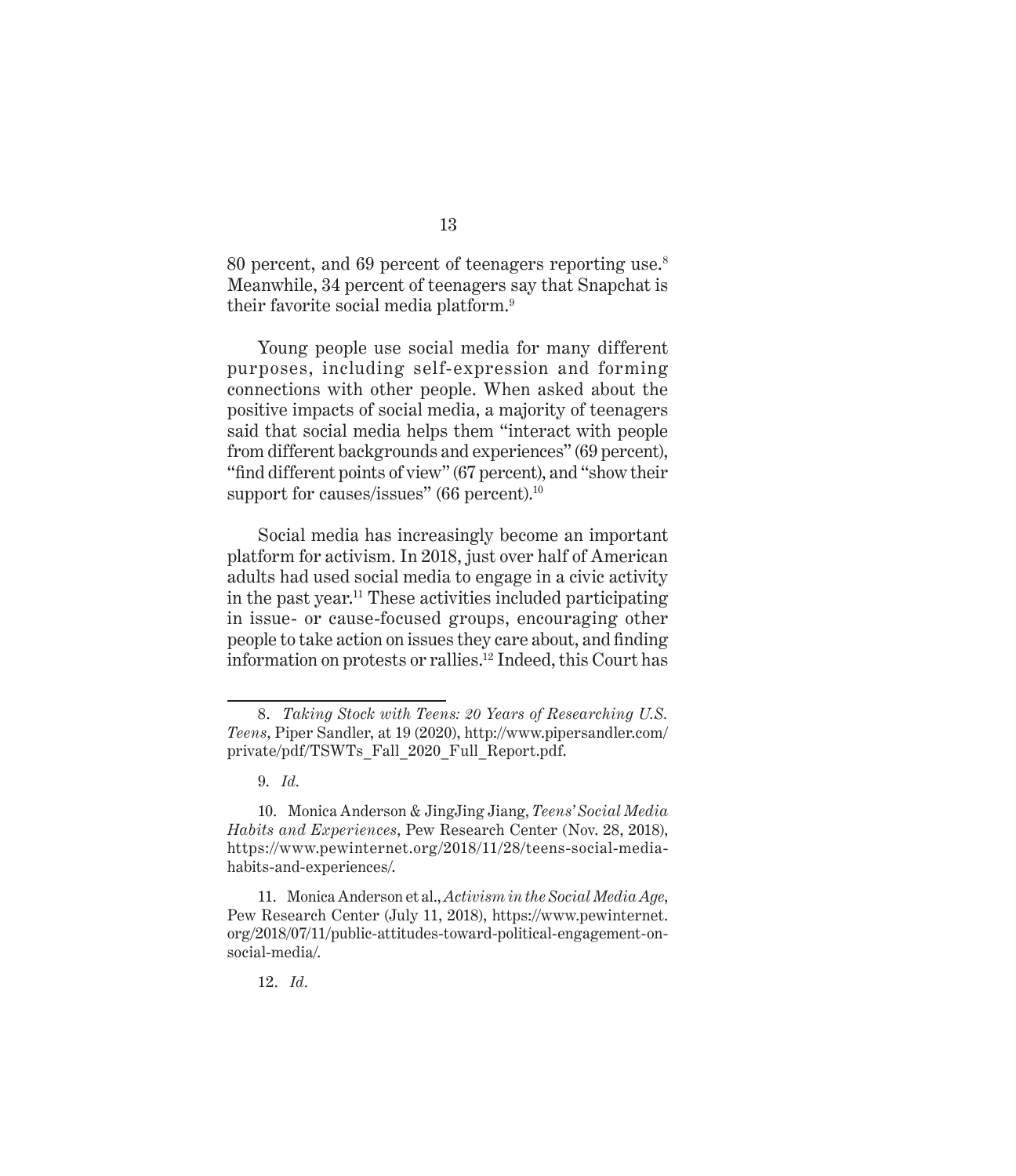recognized that "social media users employ these websites to engage in a wide array of protected First Amendment activity on topics 'as diverse as human thought,'" from "debat[ing] religion and politics" to "petition[ing] their elected representatives and otherwise engag[ing] with them in a direct manner." *Packingham*, 137 S. Ct. at 1735-36 (quoting *Reno*, 521 U.S. at 870); *see also Rideout v. Gardner*, 838 F.3d 65, 75 & n.9 (1st Cir. 2016) (noting the "increased use of social media . . . in service of political speech," specifically among "younger voters" (citations omitted)).

For the younger generations that have grown up with the internet, social media has become an especially important tool to raise awareness and spark social movements. It is more difficult for most people, including young people, to utilize traditional mediums, like broadcast television, as a means of participating in national debate, given the high barriers to entry. Social media, however, has allowed young people to find their voices and create awareness and dialogue around issues they care about. DoSomething.org, for example, is a nonprofit that engages young people in activism through Snapchat selfie challenges, Twitter debates, and text messaging campaigns, and has 5.5 million members,<sup>13</sup> a majority of whom are between the ages of 13 and 25.14

<sup>13.</sup> GuideStar, *Do Something, Inc.*, https://www.guidestar. org/profile/13-3720473; *see also* Heather L. Whitley, *How the CEO of DoSomething.org Uses FOMO to Inspire Social Change*, Forbes (Sept. 7, 2016), https://www.forbes.com/sites/colehaan/2016/09/07/ how-the-ceo-of-dosomething-org-uses-fomo-to-inspire-socialchange-2/#39b93dc76473.

<sup>14.</sup> Alexis Manrodt, *The New Face of Teen Activism*, Teen Vogue (Apr. 8, 2014), https://www.teenvogue.com/story/teenonline-activism.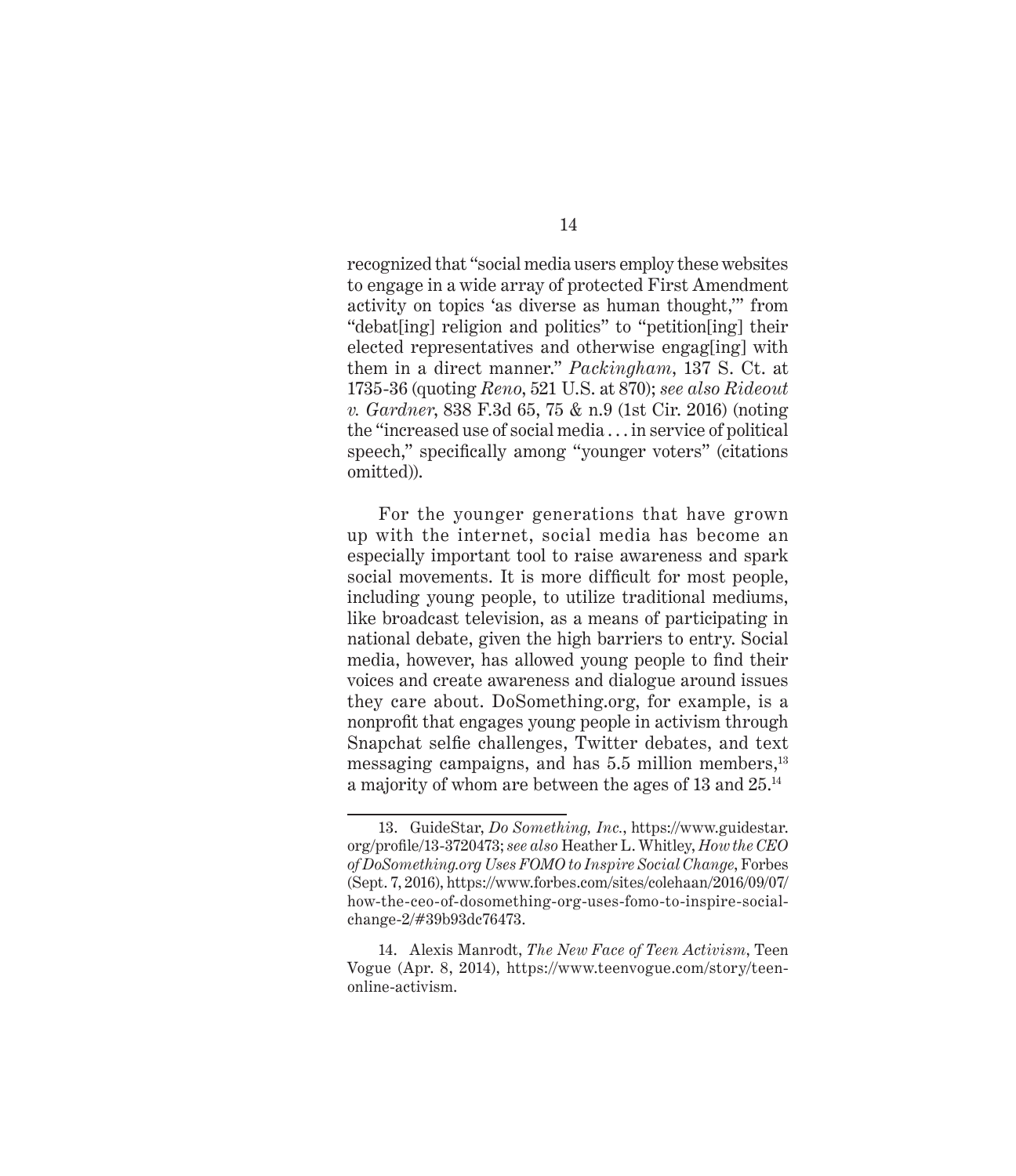#### **B. Examples Abound of Young People Using Social Media for Protected Activism**

Today, young people all over the world use social media as a tool to participate in political discourse, promote causes they believe in, and advocate for change.15

During the 2020 U.S. presidential campaign, many young people—often too young to vote—were active on TikTok as participants in so-called "hype houses" that advocated for political candidates, especially then-President Donald Trump and Senator Bernie Sanders, and more generally for conservative, liberal or even bipartisan viewpoints.<sup>16</sup> The social media network can be a powerful platform for expression: a Republican hype house account, for example, has amassed over one million followers.17 A 17-year-old TikTok user who backed Sen. Sanders said, "I feel like I am making an impact on the election even though I can't vote."18

Other young people use social media to advocate for racial justice. Marley Dias, a teenage activist from Philadelphia, started the #1000BlackGirlBooks campaign

<sup>15.</sup> *See, e.g.*, Lily Fletcher et al., *These Teenage Activists Are Shaping our Future*, Huck Magazine (June 1, 2018), https://www. huckmag.com/perspectives/activism-2/teenage-activists-protestworldwide-agents-of-change/.

<sup>16.</sup> Taylor Lorenz, *The Political Pundits of TikTok*, N.Y. Times (Feb. 27, 2020), https://www.nytimes.com/2020/02/27/style/ tiktok-politics-bernie-trump.html.

<sup>17.</sup> Republican Hype House (@therepublicanhypehouse), TikTok, https://www.tiktok.com/@therepublicanhypehouse?.

<sup>18.</sup> Lorenz, *supra* n.16.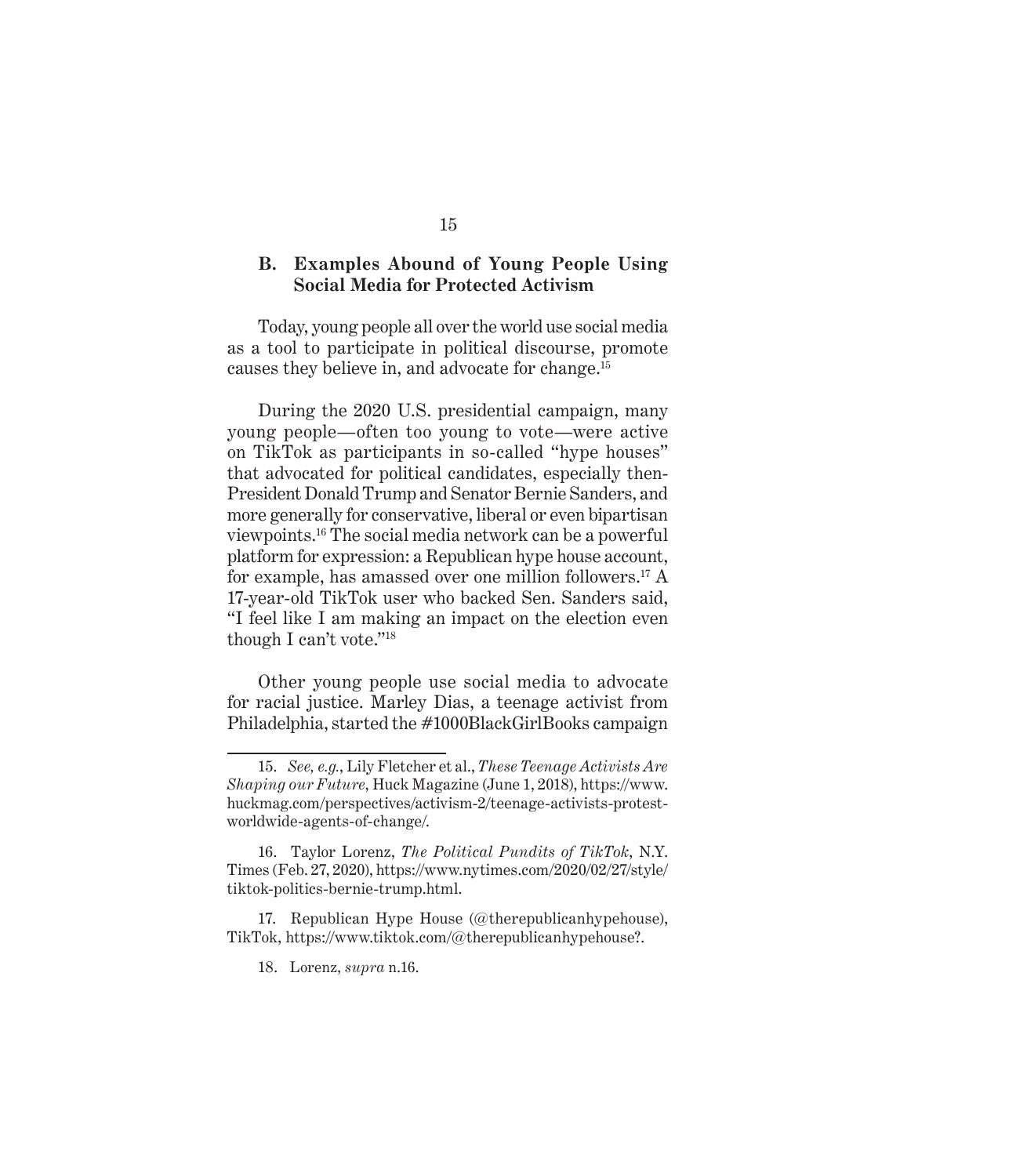on social media in 2015, when she was just 11 years old, to raise awareness about the racial representation gap in children's literature.19 Her goal was to collect and donate  $1,000$  books with a Black girl as the main character.<sup>20</sup> Since then, she has collected more than  $9,000$  books, $21$  and also written a book of her own about how young people can get involved in activism.22 Dias says that social media is "the best place" for young people to get their start in activism, and that she uses social media to "get the message out" about her work.23

Students also commonly use social media to engage in the Black Lives Matter movement, protest racism in their schools, and debate school administration and staff's handling of racist incidents in school. Zee Thomas, a high school student in Tennessee, organized a Black Lives Matter march through Nashville over Twitter and

20. *Id*.

23. *Id.*

<sup>19.</sup> Maggie McGrath, *From Activist to Author: 12-Year-Old Marley Dias Is Changing the Face of Children's Literature*, Forbes (June 13, 2017), https://www.forbes.com/ sites/maggiemcgrath/2017/06/13/from-activist-to-author-how-12-year-old-marley-dias-is-changing-the-face-of-childrensliterature/?sh=1c05e2134ce0.

<sup>21.</sup> *Id*.

<sup>22.</sup> Julie Zeilinger, *How the 12-Year-Old- Activist Behind #1000BlackGirlBooks Is Taking the World by Storm*, MTV News (Sept. 20, 2017), http://www.mtv.com/news/3037121/how-the-12 year-old-activist-behind-1000blackgirlbooks-is-taking-the-worldby-storm/?xrs= s.tw main.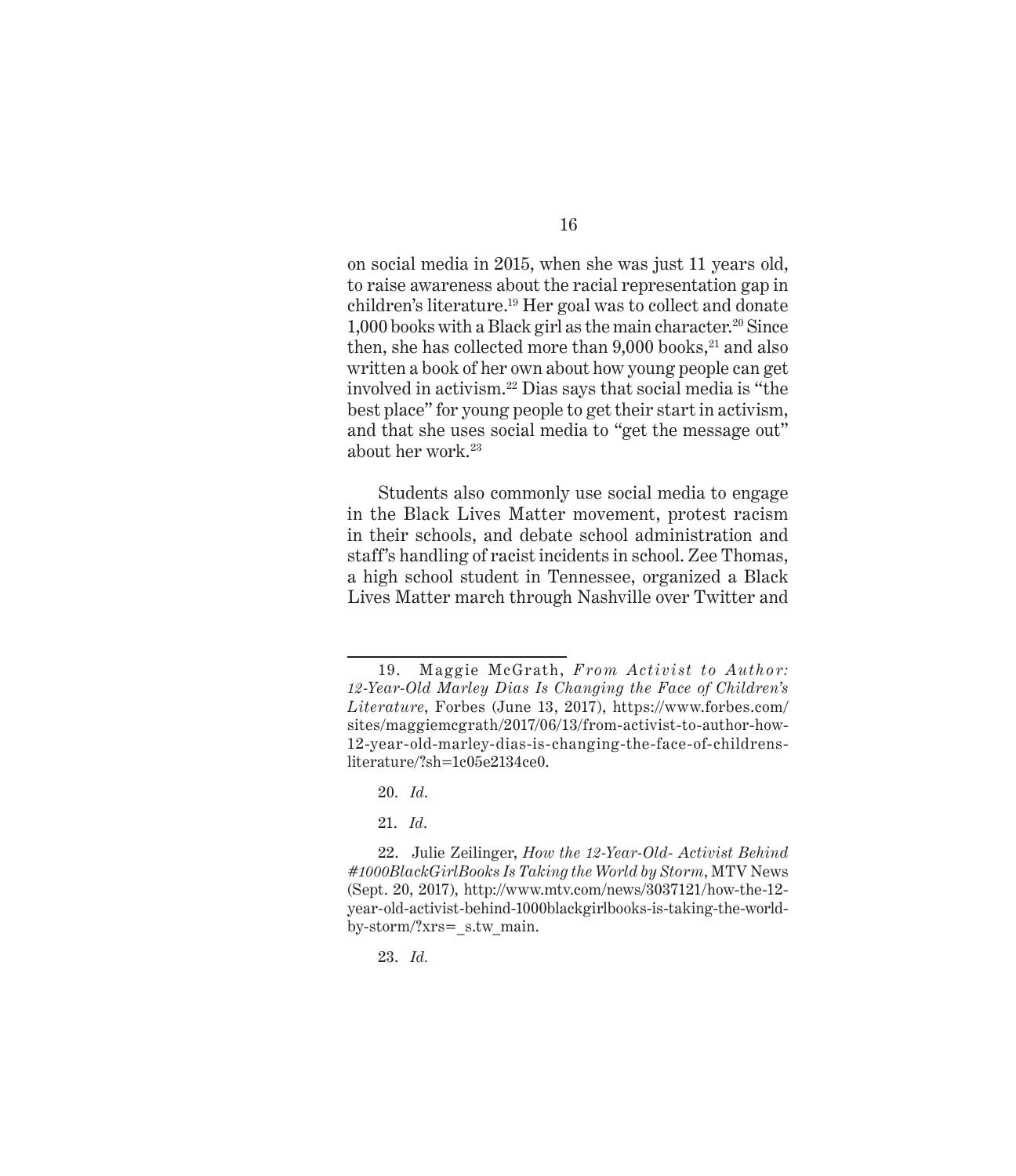Instagram<sup>24</sup> that drew 10,000 participants.<sup>25</sup> Seventeenyear-old Simone Jacques similarly used Instagram to organize a Black Lives Matter protest of thousands in San Francisco.26 And high school students in Maine organized recurring Black Lives Matter marches through the town of Gorham over the summer of 2020, largely over Facebook.27 Expressing an opposing view, University of Houston student Rohini Sethi wrote on Facebook, after five police officers were killed during a Black Lives Matter

25. Bennett, *supra* n.24.

26. Amy Graff, *17-Year-Old Mission District Teen Leads Protest of Thousands in San Francisco*, SFGate (June 3, 2020), https://www.sfgate.com/news/slideshow/Simone-Jacques-Mission-District-protest-203235.php.

27. Robert Lowell, *BLM Protesters Stage Second Peaceful March in Gorham*, Portland Press Herald (June 16, 2020), https:// www.pressherald.com/2020/06/16/blm-protesters-stage-secondpeaceful-march-in-gorham/; *see also* Megan Gray, *Teenagers Lead the Way in Black Lives Matter Movement*, Portland Press Herald (July 12, 2020), https://www.pressherald.com/2020/07/12/ teenagers-lead-the-way-in-black-lives-matter-movement/#goog\_ rewarded (collecting stories of high school activists in Maine).

<sup>24.</sup> Jessica Bennett, *These Teen Girls Are Fighting for a More Just Future*, N.Y. Times (July 3, 2020), https://www.nytimes. com/2020/06/26/style/teen-girls-black-lives-matter-activism. html; *see also* Vera Castaneda, *High School Students Organized Many of the Recent O.C. Protests and They're Drafting Action Plans*, L.A. Times (June 18, 2020), https://www.latimes.com/socal/ daily-pilot/entertainment/story/2020-06-18/high-school-studentsorganized-many-of-the-recent-o-c-protests-and-theyre-draftingaction-plans (detailing, among others, the activism of a high school student who used Instagram to raise money for a fund to bail out activists arrested during demonstrations).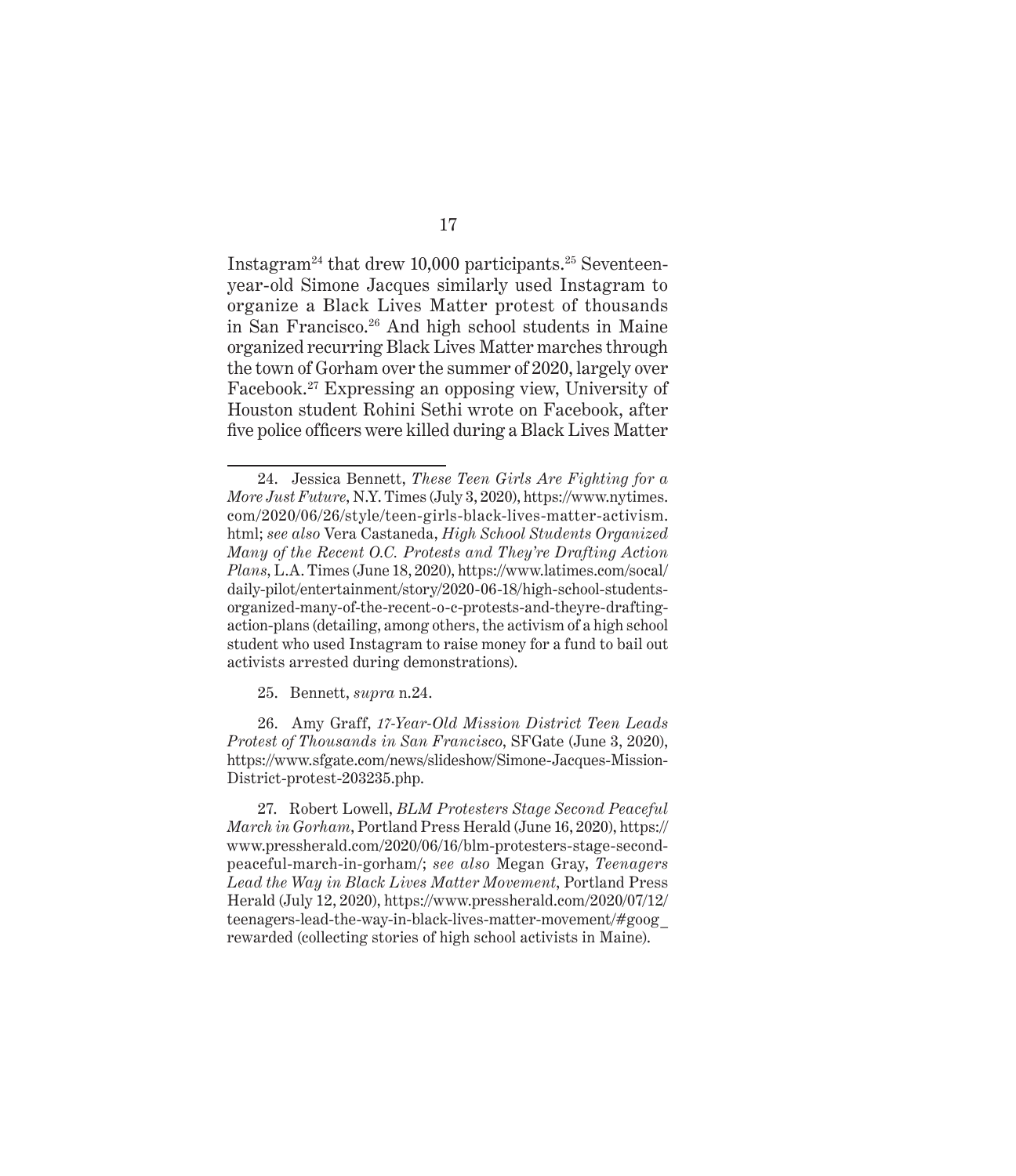#### protest in Dallas, "Forget #BlackLivesMatter. More like AllLivesMatter."28

Survivors of the school shooting in Parkland, Florida have used social media to launch a national conversation about gun violence and push forward concrete reforms. Many of these student activists have used Twitter as a platform to refute conspiracy theorists and organize March for Our Lives anti-gun violence rallies, which have gathered more than a million protesters nationwide.<sup>29</sup> Seventeen Magazine, recognizing the demand among its young readership for information not only about the school shooting but also about the student activism that followed, featured in their extensive coverage of the incident stories from a Parkland survivor on Snapchat and a video on Instagram showing one of their editors calling a government representative.<sup>30</sup> Since the Parkland

30. Kayleigh Barber, *How Seventeen is Using Snapchat to Give Young Activists a Voice*, Folio (Mar. 5, 2018), https://www.

<sup>28.</sup> As student body vice president, her statement caused controversy on campus and led to her being sanctioned by the Student Government Association. Cleve R. Wootson, Jr., *Student Body Vice President Writes A "Forget Black Lives Matter" Post, and a University Erupts*, Wash. Post (Aug. 1, 2016), https://www. washingtonpost.com/news/grade-point/wp/2016/08/01/studentbody-vice-president-writes-a-forget-black-lives-matter-post-anda-university-erupts/.

<sup>29.</sup> Alyssa Newcomb, *How Parkland's Social Media-Savvy Teens Took Back the Internet – and the Gun Control Debate*, NBC News (Feb. 22, 2018), https://www.nbcnews.com/tech/technews/how-parkland-students-are-using-social-media-keep-guncontrol-n850251; *see also* Lois Beckett, *Parkland One Year On: What Victories Have Gun Control Advocates Seen?*, The Guardian (Feb. 14, 2019), https://www.theguardian.com/us-news/2019/feb/14/ parkland-school-shooting-anniversasry-gun-control-victories.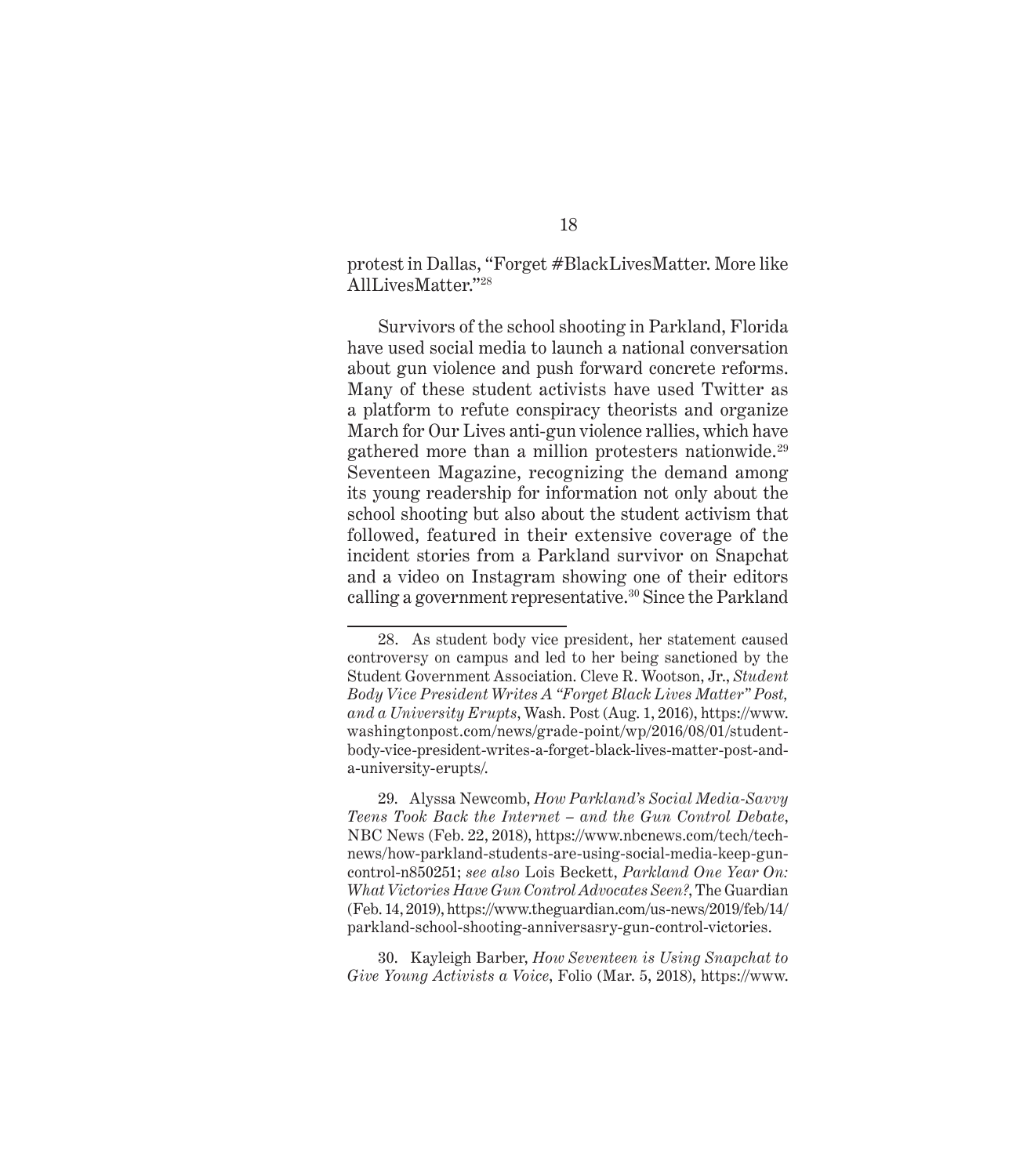survivors started this movement, state legislatures have passed 67 bills aimed towards preventing gun violence, and gun control advocates have been elected to Congress.<sup>31</sup>

Students are also using social media to organize around climate activism.32 Greta Thunberg, a teenage Swedish activist, used social media to inspire hundreds of thousands of students around the world to protest inaction on climate change. 33 Her Facebook and Instagram accounts have collectively amassed over 3 million followers.34 Before the COVID-19 pandemic, New York high school student Alexandria Villaseñor went on strike from school every Friday in order to demonstrate outside of the United Nations building.<sup>35</sup> Now confined

31. Beckett, *supra* n.29.

33. Isabelle Gerretsen, *Global Climate Strike: Record Number of Students Walk Out*, CNN (May 24, 2019), https://www. cnn.com/2019/05/24/world/global-climate-strike-school-studentsprotest-climate-change-intl/index.html.

34. Greta Thunberg, Facebook, https://www.facebook.com/ gretathunbergsweden/; Greta Thunberg (@gretathunberg), Instagram, https://www.instagram.com/gretathunberg/?hl=en.

35. Carolyn Kormann, *New York's Original Teen-Age Climate Striker Welcomes a Global Movement*, New Yorker (Sept.

foliomag.com/how-seventeen-is-using-snapchat-to-give-youngactivists-a-voice/.

<sup>32.</sup> *See, e.g.*, Miriam Wasser, *Meet the Leaders of Massachusetts' Youth Climate Strike*, WBUR News (Mar. 15, 2019), https://www.wbur.org/news/2019/03/15/massachusettsyouth-climate-strike; Lauren Wittenmeyer & Juliann Zhou, *Boston Students Strike for Climate*, The Heights (Sept. 23, 2019), https://magazine.bcheights.com/index.php/2019/boston-studentsstrike-for-climate/.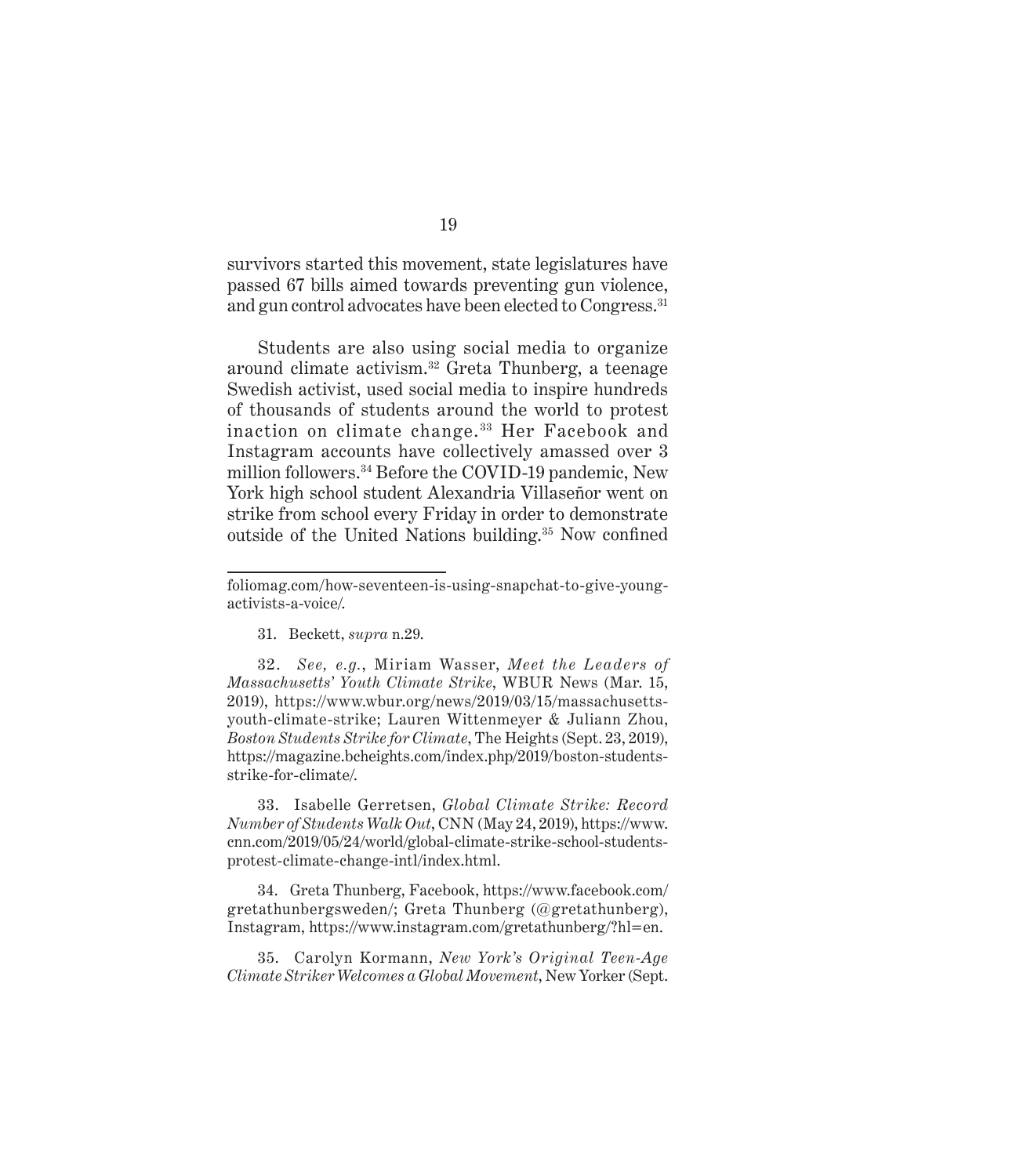to her home, Villaseñor has shifted her advocacy online, leading online strikes every Friday and posting pictures of herself on social media holding up signs inside her home.36 Another teenage climate activist, Xiye Bastida, uses her social media to spread messages about climate change and climate catastrophes, and to advocate for organizations such as the Peoples Climate Movement, the Sunrise Movement, and Extinction Rebellion.37

These are just a few examples of how young people have used social media to advocate for causes they believe in. For this young generation, social media has become an indispensable tool to make their voices heard on a scale that was previously unimaginable.

Social media has shown itself to be a powerful tool not just for young activists, but also for students seeking to discuss and criticize aspects of their lives at school. For example, students commonly use social media to express dissatisfaction with their schools regarding racially insensitive incidents or policies. Students have created accounts on Instagram, Twitter, TikTok, and Snapchat, referred to as "Black at" accounts, to convey stories of racist incidents and treatment by the educational

36. Sarah Kennedy, *Social-media Savvy Youth Climate Movement Isn't Stopping for COVID-19*, Yale Climate Connections (June 2020), https://yaleclimateconnections.org/2020/06/socialmedia-savvy-youth-climate-movement-isnt-stopping-for-covid-19/.

37. Marlene Cimons, *Meet Xiye Bastida, America's Greta Thunberg*, PBS (Sept. 19, 2019), https://www.pbs.org/wnet/ peril-and-promise/2019/09/meet-xiye-bastida-americas-gretathunberg/.

<sup>21, 2019),</sup> https://www.newyorker.com/news/dispatch/new-yorksoriginal-teen-age-climate-striker-alexandria-villasenor-gretathunberg.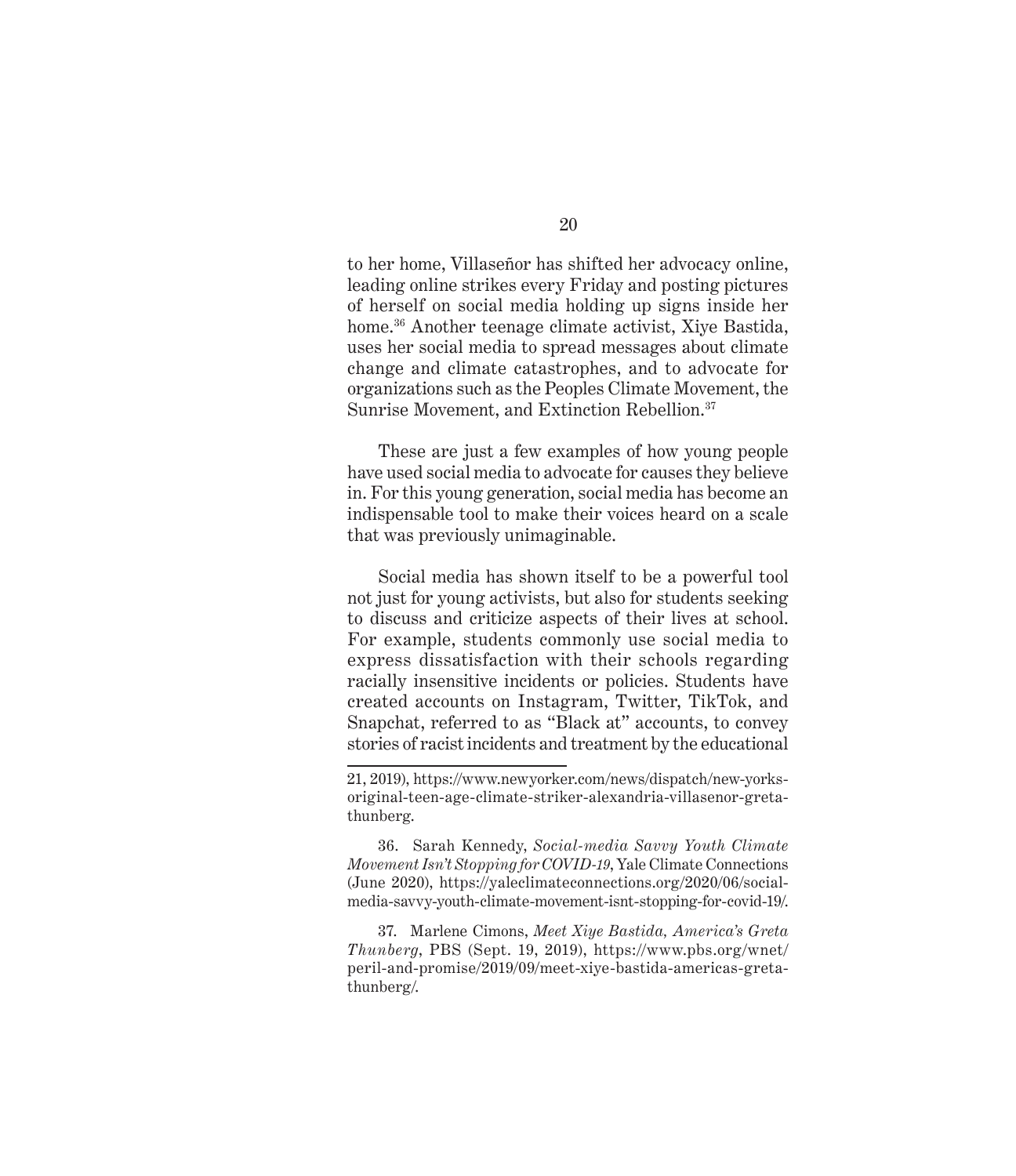institution, its administrators, and the student body.38 For example, several such posts detail teachers confusing Black students for other Black students. One student at Phillips Academy in Andover, Massachusetts wrote that she spent an entire term in a chemistry class in which the instructor "continually mixed up me and the other black girl," noting that they "did not look alike."<sup>39</sup>

Students are also using social media to advocate for themselves during the COVID-19 pandemic. For example, Georgia high school student Hannah Watters posted a photo and a video to Twitter of her school's crowded hallways after her school reopened during the COVID-19 pandemic (according to school policy, cell phone use was allowed in between classes and she waited until after regular school hours to post to social media).<sup>40</sup> Along with

<sup>38.</sup> *See, e.g.*,Taylor Lorenz & Katherine Rosman, *High School Students and Alumni Are Using Social Media to Expose Racism*, N.Y. Times (June 16, 2020), https://www.nytimes.com/2020/06/16/ style/blm-accounts-social-media-high-school.html; Bridget Read, *Black Teens Are Taking Their Fancy Private Schools to Task for Racism*, Cut (June 17, 2020), https://www.thecut.com/2020/06/ black-teens-are-calling-out-racism-at-their-fancy-schools.html.

<sup>39.</sup> Black at Andover (@blackatandover), Instagram (June 15, 2020), https://www.instagram.com/p/CBei9lajhVt/?utm\_ source=ig\_web\_copy\_link; *see also* Black at Grace (@ blackatgrace), Instagram (June 13, 2020), https://www.instagram. com/p/CBZoo9kFNjT/?utm\_source=ig\_web\_copy\_link; Black at Grace (@blackatgrace), Instagram, (June 13, 2020), https://www. instagram.com/p/CBZlc8XlOsz/?utm\_source=ig\_web\_copy\_link.

<sup>40.</sup> Jon Brodkin, *HS Suspends Teen Who Tweeted Photo of Hallway Packed with Maskless Students*, Ars Technica (Aug. 7, 2020), https://arstechnica.com/tech-policy/2020/08/hs-suspendsteen-who-tweeted-photo-of-hallway-packed-with-masklessstudents/.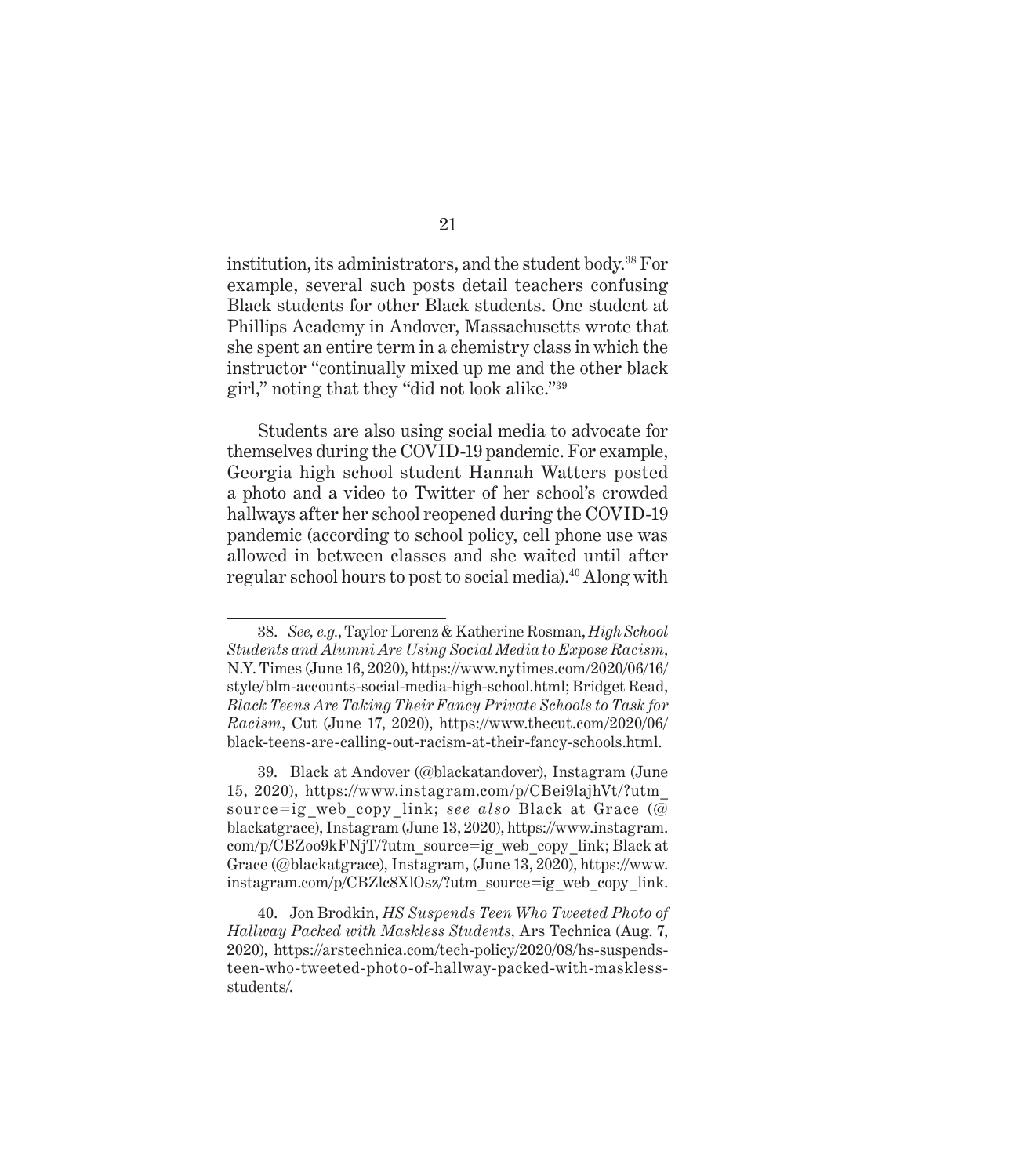the photo and video, Watters described the hallways as "jammed," noting with disapproval the "10 percent mask rate" of the students.<sup>41</sup> In response, Watters received a five-day suspension from school, which she successfully appealed.

Examples abound of students at colleges and universities also using social media to critique school policies regarding COVID-19. For example, when 19-yearold Zoie Terry became one of the first students to be quarantined at the University of Alabama's isolation facility, her posts and interviews about the experience on TikTok led to important changes in university policies, including medical monitoring of quarantined students.<sup>42</sup> Additionally, "at many campuses, students with confirmed or possible infections have flooded social media platforms to describe filthy rooms, meager food rations, lack of furniture, chaotic procedures and minimal monitoring from their universities."43

Students use social media to discuss and criticize other aspects of their lives at school. For example, teenagers have used social media to highlight the gendered implications of school dress codes. Claire, a high school

<sup>41.</sup> *Id*.

<sup>42.</sup> The Daily, *Quarantine on a College Campus*, N.Y. Times (Sept. 16, 2020), https://www.nytimes.com/2020/09/16/podcasts/ the-daily/college-coronavirus-outbreaks.html.

<sup>43.</sup> Natasha Singer, *College Quarantine Breakdowns Leave Some at Risk*, N.Y. Times (Sept. 9, 2020), https://www.nytimes. com/2020/09/09/business/colleges-coronavirus-dormitoriesquarantine.html; *see also* Alisha Ebrahimji, *NYU Students Are Posting Their Lackluster Quarantine Meals on Social Media*, CNN (Aug. 21, 2020), https://www.cnn.com/2020/08/21/us/nyuquarantine-student-meals-trnd/index.html.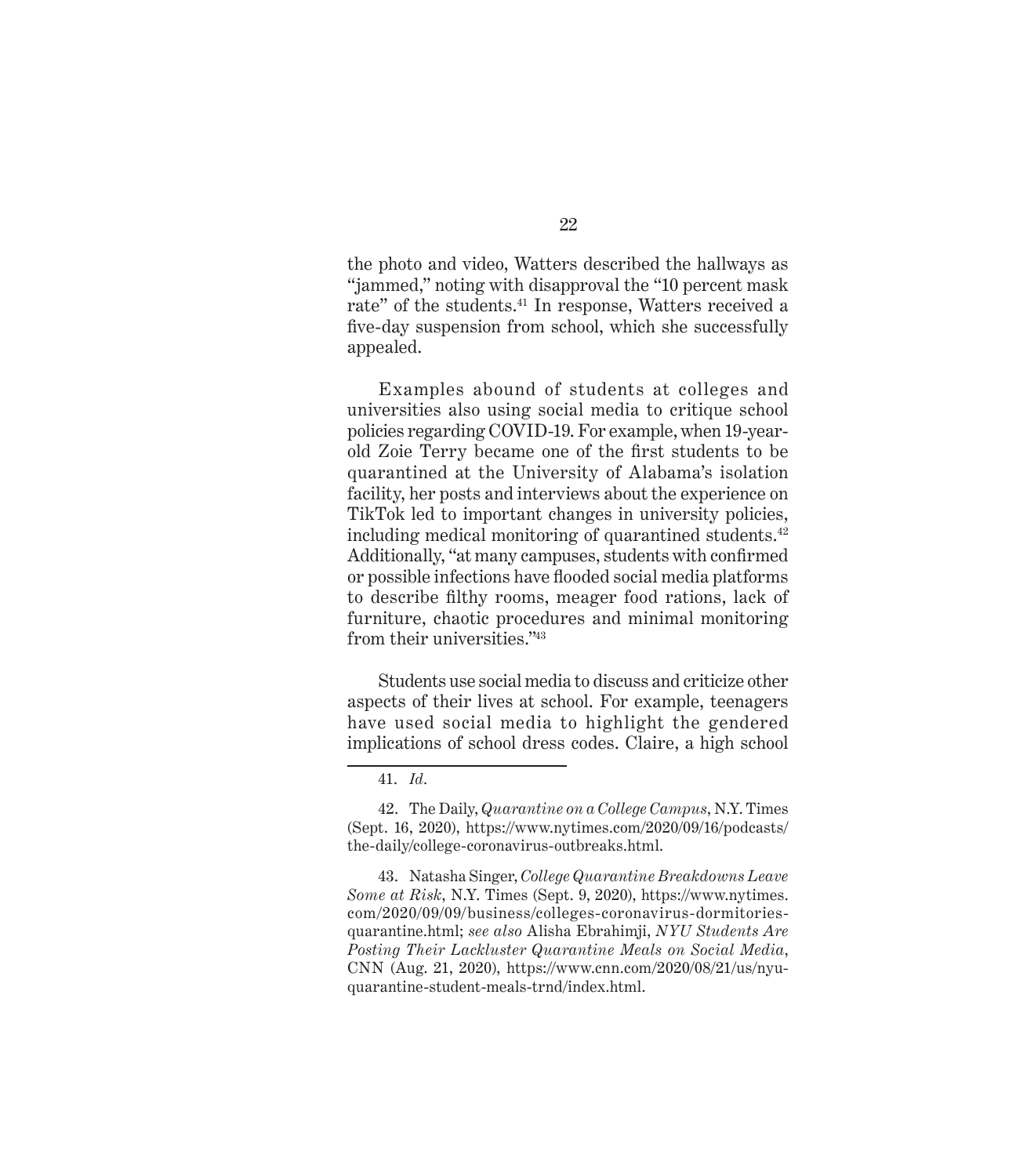student in Texas, created an Instagram account called "fight the dress code," which posts stories of girls' experiences with dress codes.<sup>44</sup> The account frequently uses the hashtag #iamnotadistraction, which has been leveraged by young women and girls across the country to raise awareness about this issue.<sup>45</sup>

Teenagers have also used social media to criticize USDA regulations around nutrition championed by then-First Lady Michelle Obama, which restricted calories, fat, sugar, and sodium in food sold in schools nationwide.<sup>46</sup> To call attention to the impact of the restrictions, students around the country tagged photos of unappetizing school lunches with the hashtag  $#$ thanksmichelleobama. $47$ 

As these examples show, students use the internet and social media not only to express dissatisfaction with their educational institutions, just as adults use the internet and social media to vent their frustration with high property taxes or long lines at the DMV, but also to connect with others and engage with the world at large. Just as adults

46. Rachel Zarrell, *Teens Are Sharing Gross Pictures of Their School Lunches With the Hashtag #ThanksMichelleObama*, Buzzfeed News (Nov. 21, 2014), https://www.buzzfeednews. com/article/rachelzarrell/teens-are-sarcastically-tweetingthanksmichelleobama-with-th.

47. *Id*.

<sup>44.</sup> Fight the Dress Code (@fight the dress code), Instagram, https://www.instagram.com/fight\_the\_dress\_code/.

<sup>45.</sup> *See, e.g.*, Associated Press, *6th-Grade Girl Launches Social Media Dress Code Protest*, Boston.com (Apr. 21, 2017), https://www.boston.com/news/local-news/2017/04/21/6th-gradegirl-launches-social-media-dress-code-protest.